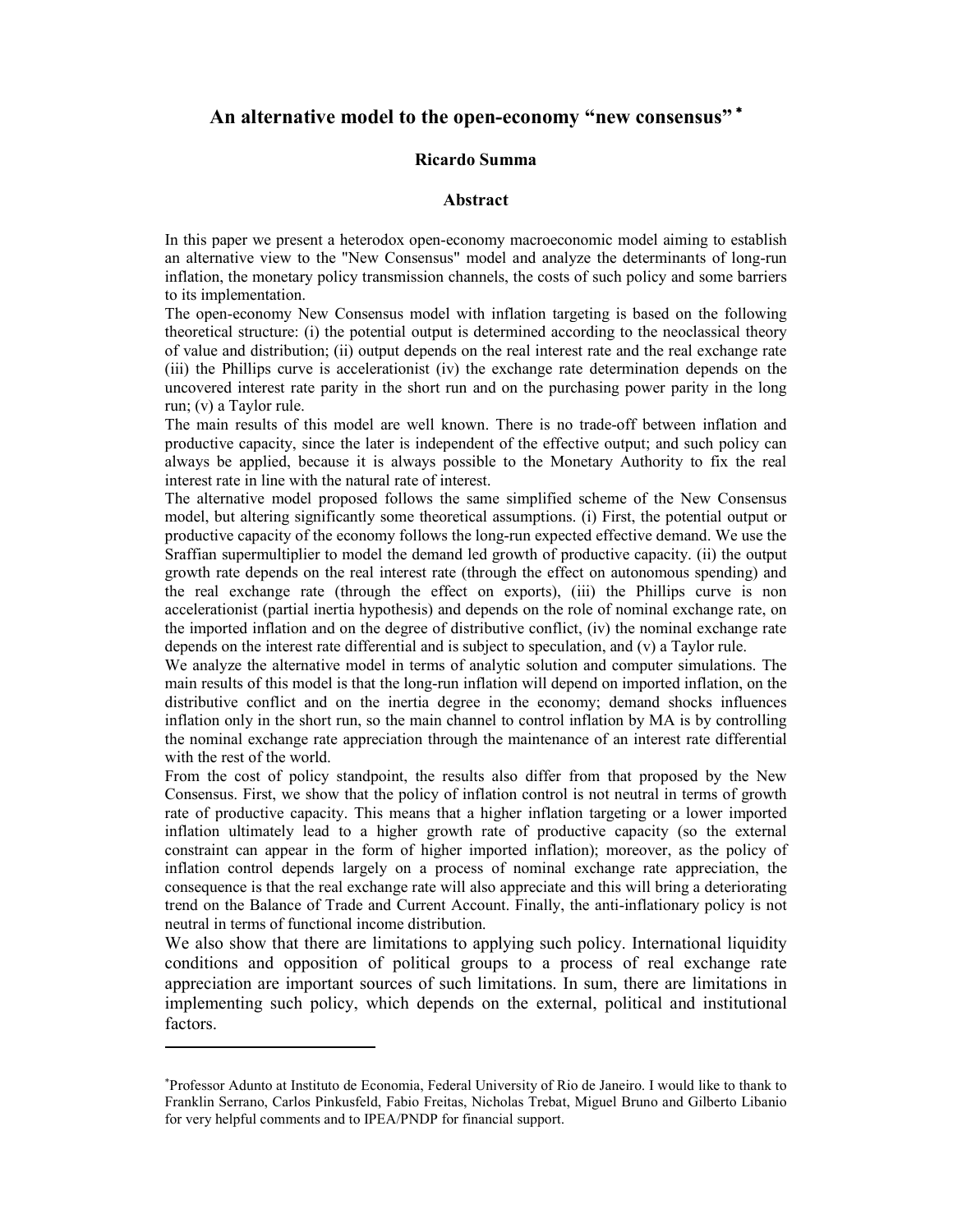## **1. Introduction**

The new consensus or the "three equation" model was fully analyzed by Carlin and Soskice (2010), Romer (2000), Taylor (1997,2000) and now is becoming popular even in the undergraduate textbooks (Mankiw, 2010). The New Consensus model with inflation targeting is based on the following theoretical structure: (i) the effective output depends on the real interest rate (stimulating investment spending), (ii) the existence of an accelerationist Phillips curve and (iii) a Taylor rule, relating the Monetary Authority response via nominal interest rate to deviations of inflation from its target and output from its potential. The potential output is determined by the stocks of factors of production – capital and labor - and their productivity, according to the neoclassical theory of value and distribution;

In an open-economy context, the new consensus model postulates that the Real Interest Rate Parity holds (Romer, 2006). It is implicit on this assumption that that the Uncovered Interest Rate Parity holds in the short run and that the individuals operating in the exchange rate market have Rational Expectations and believe that the Purchasing Power Parity holds in the long run (Lavoie, 2000);

The main results of this model are well known. The long-run core inflation is related with demand shocks and does not depend on the exchange rate (open-economy long run neutrality); the inflation control mechanism involves the impact of the real interest rate on aggregate demand, targeting a null output gap. There is no trade-off between inflation and productive capacity, since the latter is independent of the effective output<sup>1</sup>; and such policy can always be applied, because the Monetary Authority can always set the real interest rate in line with the natural rate of interest.

There are, however, a considerable number of works that evaluate critically the new consensus model in a closed-economy context. They show that by changing some of the hypotheses of this model (such as the accelerationist Phillps Curve), the model generates very different results in terms of output, inflation and productive capacity (Setterfield (2004); Lavoie e Kriesler (2005); Aspromorgous (2007); Serrano (2007)).

l,

<sup>&</sup>lt;sup>1</sup>In fact, although not explicit, "new consensus" economists believe that there is a negative relationship between high inflation rates and productive capacity, in the sense that high inflation can create some inefficiencies, lowering the growth rates of potential output. Lavoie (2006) call this relationship "the hidden equation".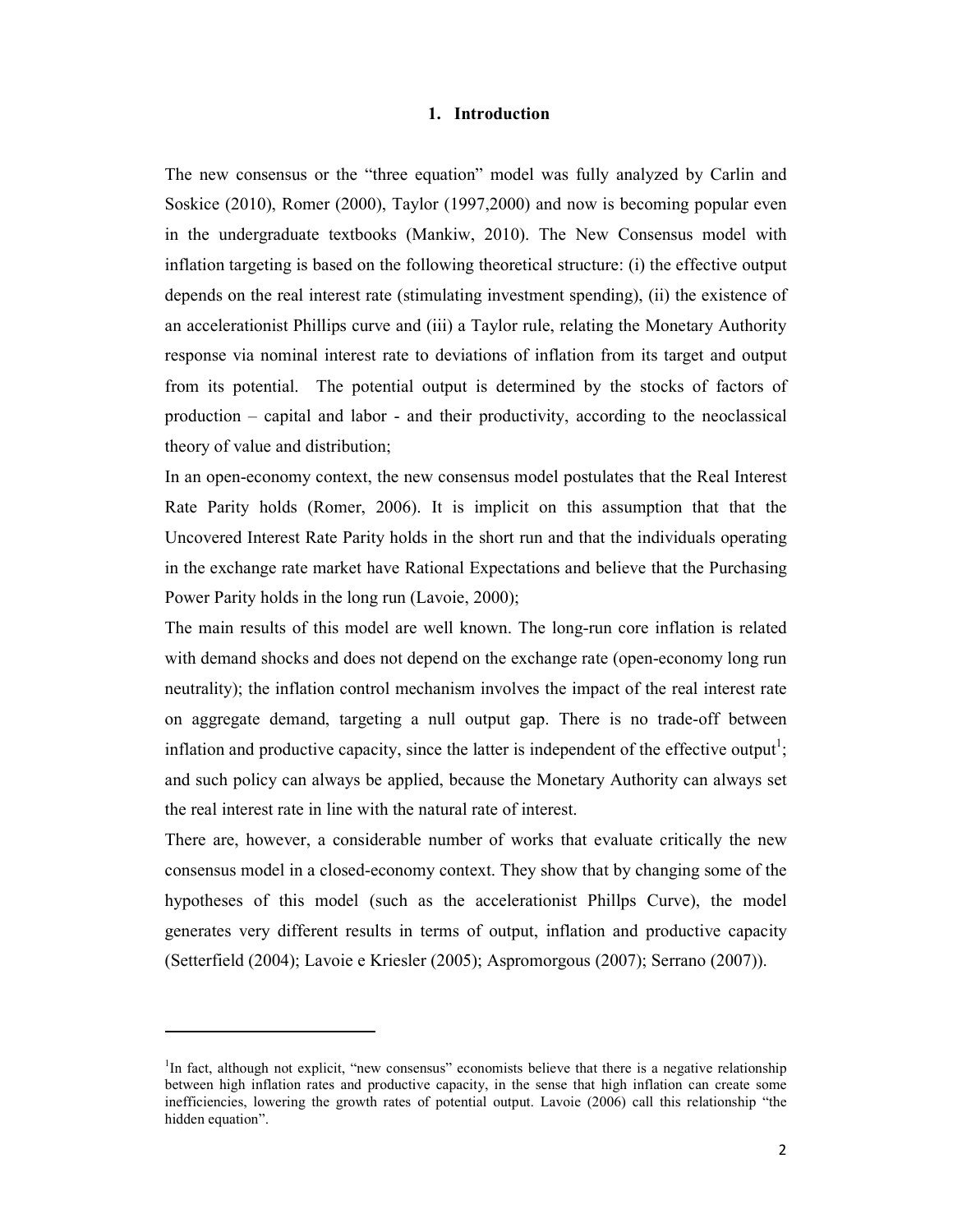In this paper we present a heterodox open-economy macroeconomic model that seeks to establish an alternative view to the "New Consensus" model and analyze the determinants of long-run inflation, the transmission channels for monetary policy, the costs of such policy and its implementing limitations.

# **2. Alternative model to the open-economy "new consensus"**

The alternative model presented here follows the same simplified scheme of the New Consensus model, but alters significantly some theoretical assumptions. (i) First, the potential output or productive capacity of the economy follows the long-run expected effective demand. We use the Sraffian supermultiplier to model the demand led growth of productive capacity. (ii) the output growth rate depends on the real interest rate (through the effect on autonomous spending) and the real exchange rate (through the effect on exports), (iii) the Phillips curve is non accelerationist (partial inertia hypothesis) and depends on the role of nominal exchange rate, on the imported inflation and on the degree of distributive conflict, (iv) the nominal exchange rate depends on the interest rate differential and is subject to speculation, and (v) the Monetary Authority seeks to achieve a pre-defined inflation target, through changes in nominal interest rate.

# **2.1 The Sraffian Supermultiplier and IS curve**

The first assumption of the alternative model is that the potential output or productive capacity of the economy  $(Y^*)$  follows the long-run expected effective demand. We use the Sraffian supermultiplier (Serrano (1996)) to model the demand-led growth of productive capacity.

Following the Surplus Approach (Garegnani, 1990), the potential output will be constrained by the most scarce factor, given the technical coefficients (Serrano, 2008). Assuming that in a capitalist economy in general we have no labor scarcity, the productive capacity of this economy is constrained by the amount of capital. Thus, the economy's productive capacity will be the same as the capital stock potential output, which depends on the size of the capital stock and the technical coefficient. This means that the potential output can be reached even with labor unemployment.

We use the standard notation. In Equation  $(1)Y$  is the current level of effective demand and output. Equations (2) and (3) show the components of the aggregate demand. In (2) we suppose a simple Kaleckian consumption function, where aggregate consumption (C) depends on the Wage Bill (wage share (w) times disposable national income) and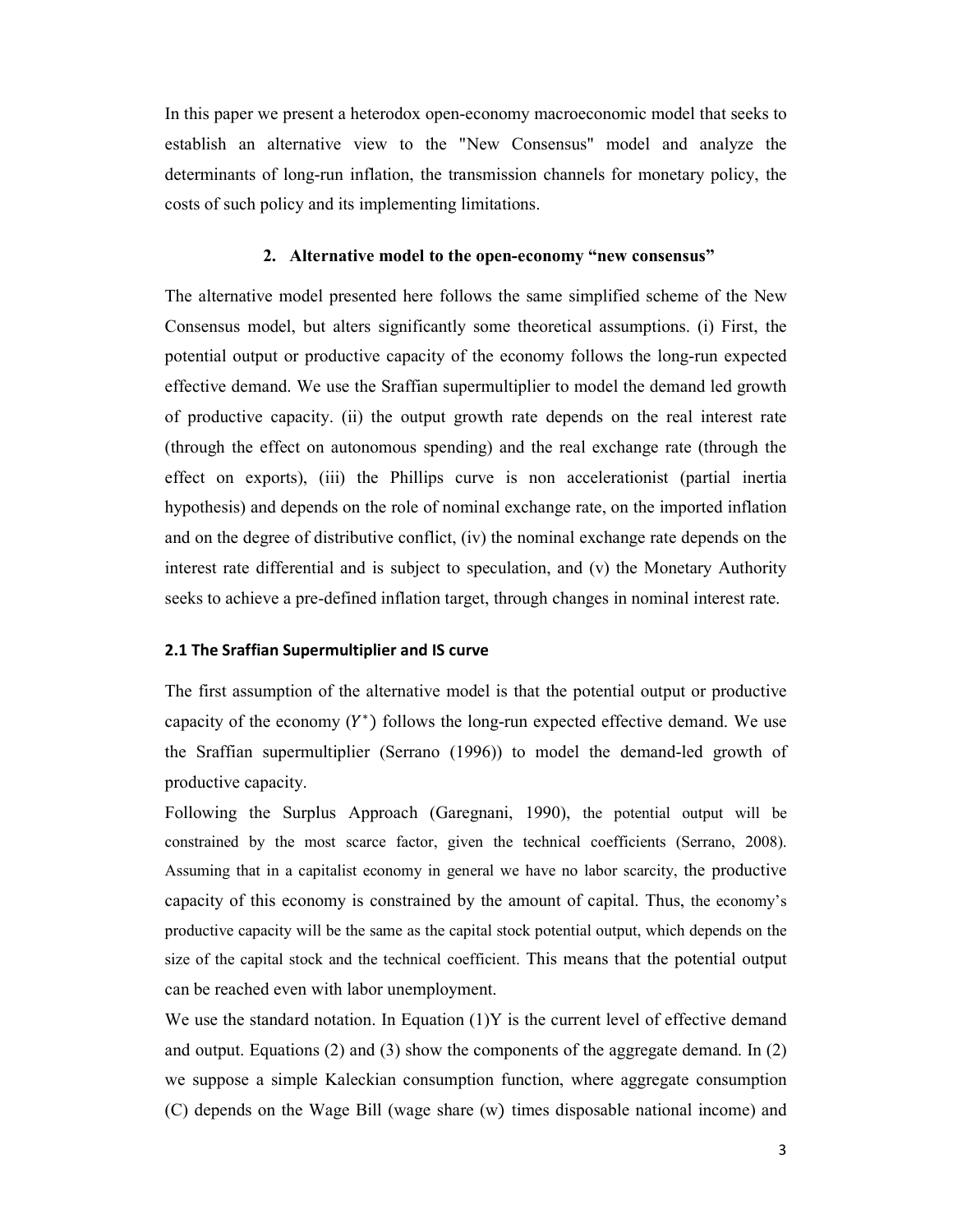an autonomous component  $(A)$ ; The aggregate investment spending  $(I)$  are fully induced by national income (3). This means that the investment will be expanded in order to replace the depreciated capital stock  $(d)$  and to create productive capacity in order to meet the expected average rate of growth of normal effective demand (over the life of investment),  $(g_e)$ , and this also depend on the capital-output relation  $(v)$ . Imports are induced by the level of current effective demand  $(4)$ , where  $(m)$  denotes the imported coefficient.

(1) 
$$
Y = I + C + G + X - M
$$
  
(2)  $C = w(1-t)Y + A$   
(3)  $I = v(d+g_e)Y$   
(4)  $M = mY$ 

Denoting Z as the sum of the autonomous components of effective demand (Autonomous consumption  $(A)$ , Government expenditure  $(G)$  and exports  $(X)$ ), we can write short run equilibrium level of output as:

(5) 
$$
Y = \frac{z}{(1+m-w(1-t)-v(d+g_e))}
$$

The inverse of denominator of (5) is called output Supermultiplier (Cesaratto, Serrano and Stirati, 2001) and the equation shows the level of effective demand as a function of the autonomous components of aggregate demand, considering investment as being induced by the expected trend of effective demand.

We also suppose that the growth rate of autonomous spending (z) depends inversely on the ex post real interest rate  $(r)$  and positively on the real exchange rate  $(\epsilon)$ , plus the autonomous growth rate of government spending $(p)$ . The first relation reflects the negative effect of the real interest rate in the autonomous consumption and the former denotes the long run effect trough the market share of the country's exports in relation to the world exports:

$$
(6) z = \alpha p - \beta(i - \pi) + f\epsilon
$$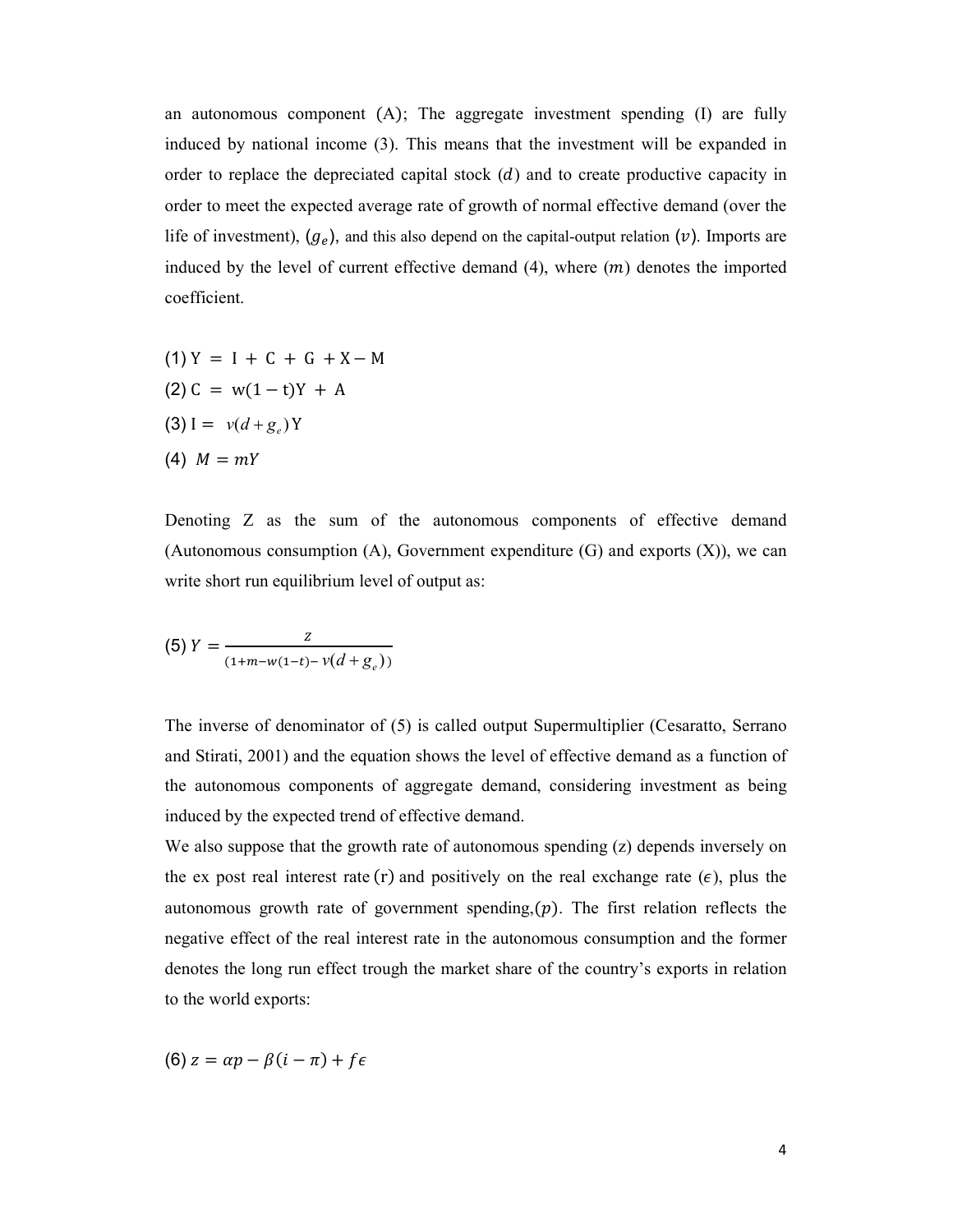Thus, we assume that in the process of accumulation "ge" is made endogenous and is gradually revised as a flexible accelerator process, and this gradual process with long lags is here modeled as small values of "x" (Cesaratto, Serrano and Stirati, 2001).

$$
(7) \mathcal{S}_{et} = \mathcal{S}_{et-1} + x(g_{et-j} - g_{t-j})
$$

Therefore, the growth rate of effective demand and output, g, will depend on the growth rate of autonomous spendings, z (Serrano, (1996), (Cesaratto, Serrano and Stirati, 2001)).

$$
(8) g = z
$$

The growth rate of productive capacity,  $g^*$ , is constrained by the growth rate of capital stock. Given that the productive capacity depends on investment, and that the flexible accelerator process ensures that the investment will be gradually ajustedto meet the growth rate of effective demand, in the long run the potential output level will converge  $\mathrm{to}^2$ :

$$
(9) Y^* = \frac{Z}{(1+m-w(1-t)-z)}
$$

So, the causality of the adjustment between productive capacity and long period effective demand will be from the first in direction to the latter. Consequently, in the long period level of output will be the same as the productive capacity:

(10)  $Y = Y^*$ 

l,

## **2.1.1The multiplier and the functional income distribution**

 $2^2$  As we assumed that the potential output level is restricted by capital stock and technical coefficient, the growth rate of potential output also will be restricted by growth rate of capital stock (and changes in technical coefficient). So, growth rates of productive capacity will not be constrained by the 'natural rate of growth' since there are in the short run unemployed labor and in the long run, even if effective demand grotwh rates are high, several mechanisms (like immigration, changes in the participation rate, Verdoon's law etc) can adjust natural rate in order to seek productive capacity growths rates (Serrano (2008)). For empirical support to Verdoorn's Law in US see Jeon e Vernengo (2008) and for Latin America see Libânio (2009).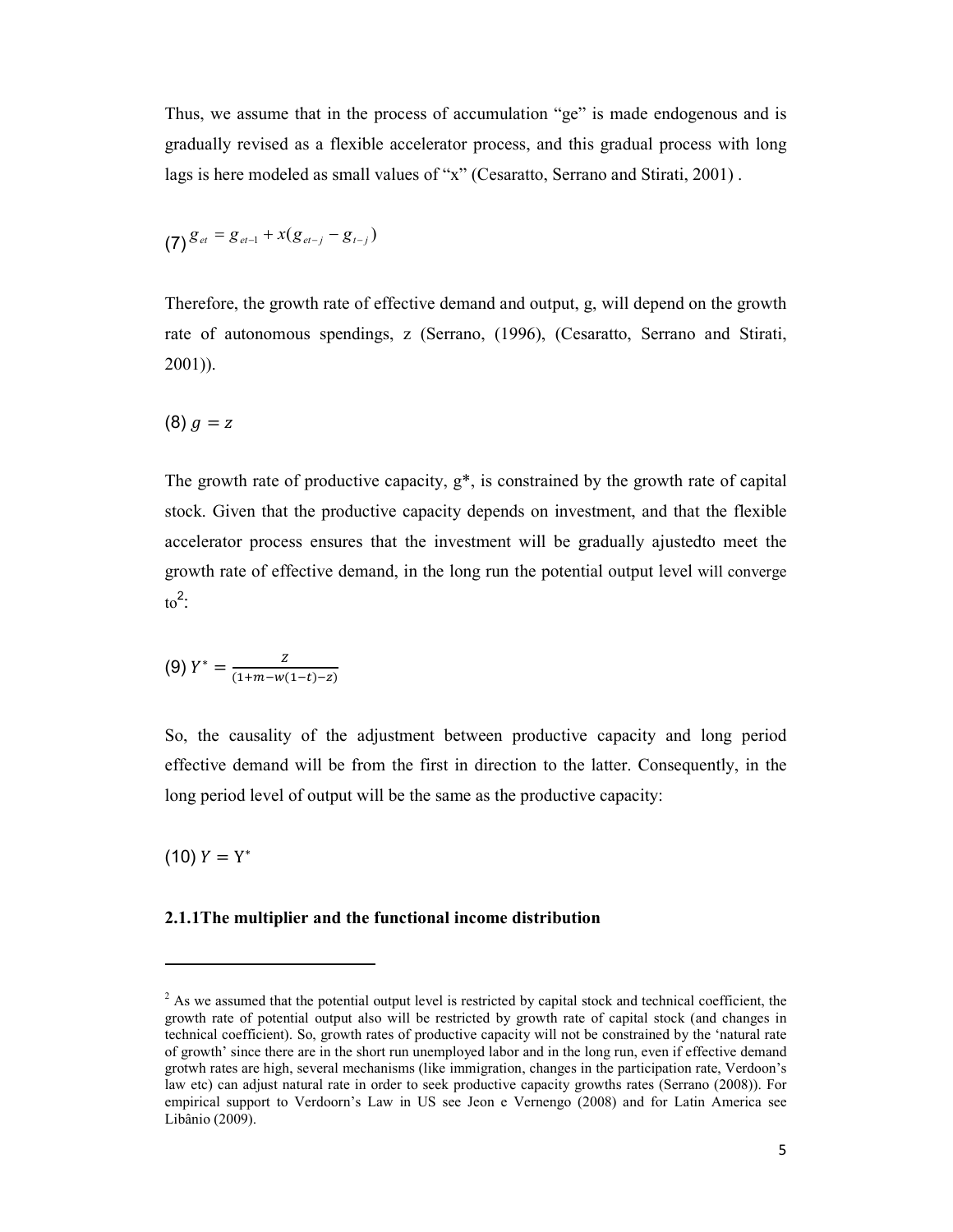We can also endogeneize the wage share, assuming that the path of macro variables like real interest rate and real exchange rate are important in affecting the functional income distribution. The real interest rate (r) is positively related with the real mark-ups, following Pivetti (1991), and thus, a rise in the real interest rate is expected to reduce the wage share. The relation between the real exchange rate  $(\epsilon)$  and the wage share, on the other hand, depends on the fact that a currency appreciation has the efect of cheapening the tradables goods and thus improving the workers purchasing power. So, an exchange rate (depreciation) appreciation is related with a (fall) rise in wage share. We can estabilish the functuional income distribution equation (11), where  $\omega$  is a structural parameter:

$$
(11) w = \omega - \tau r - j\epsilon
$$

As the aggregate consumption function depend on the wage share  $(w)$ , changes in the real exchange rate and interest rate will alter the multiplier effect, as we can see in (12):

$$
(12)Y = \frac{Z}{(1+m-w(r,\epsilon)-v(d+g_e))}
$$

#### **2.2. The open-economy Phillips Curve**

We depart from the Phillips curve established in its general grounds by Serrano (2007) to assess the determinants of inflation  $(\pi)$ , wich depends on its own lag, the output gap  $(Y - Y^*)$  and supply shocks (C):

$$
(13)\,\pi = a\pi_{-1} + b(Y - Y^*) + c
$$

The first point to notice in this equation is that apparently inflation expectations are not explicit modeled. It is true that some agents when fixing their prices try to take in account the expected inflation in the near future. But this point need to be clarified.

First of all, it is important to notice in the sentence above that the agents try to fix their prices (and wages) taking into account expected inflation. Workers, for example, can forecast very well the inflation rate in the near future, but cannot be able to incorporate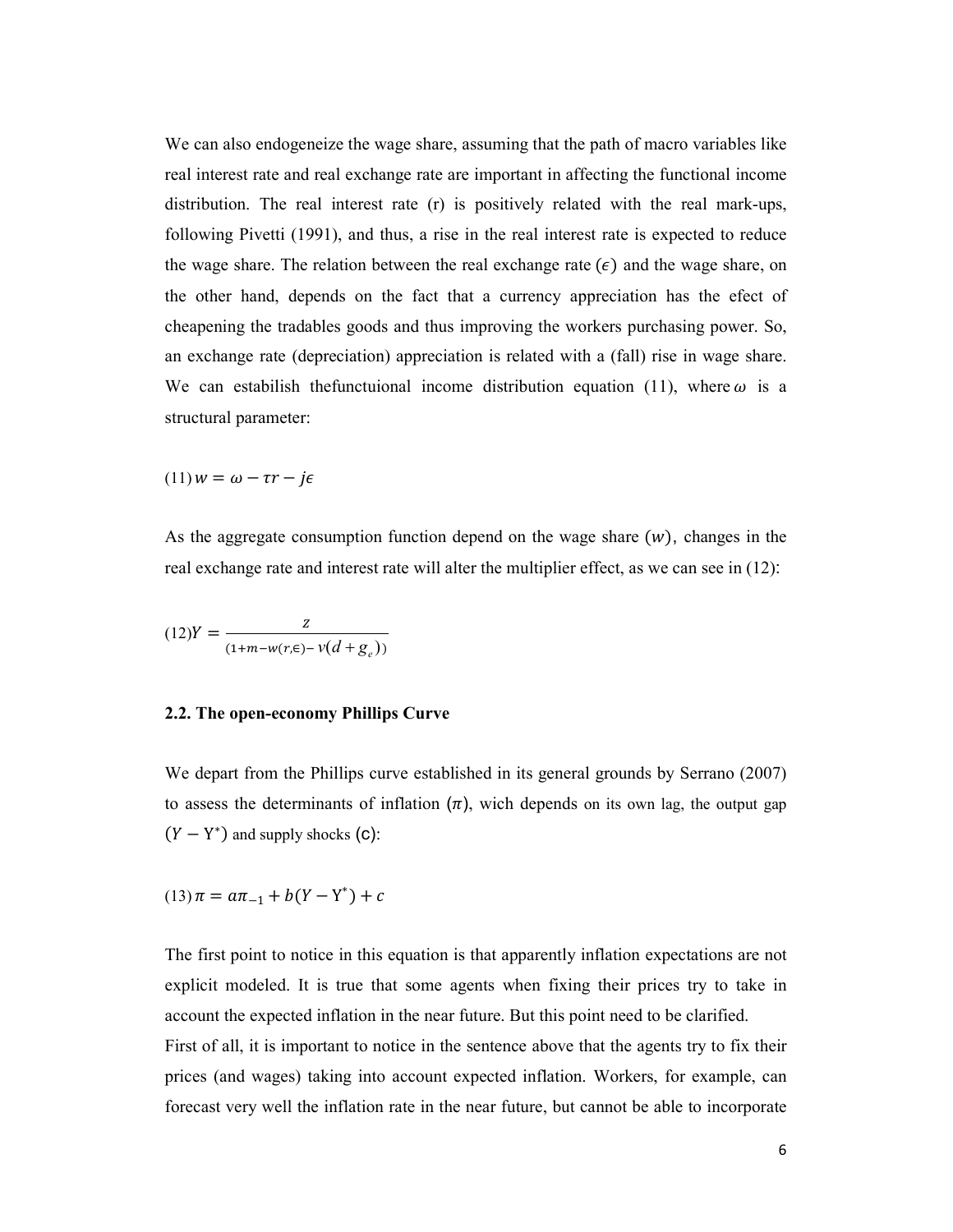the whole forecasted inflation in their wage contracts, depending on their bargaining power (Rowthorn, 1977).

Moreover, inflation expectations are revised accordingly to inflation levels in the recent past, and thus, it is difficult to support the view that inflation expectations are exogenous. In this way, recent past inflation is a good proxy to expected inflation.<sup>3</sup> So, part of the lagged inflation in the Phillips Curve (13) can be explaind as backwardlooking expectations.

The other part of the lagged inflation can be explained by structural and institutional factors. Industrial capitalist economies are organized into productive chains, so a change in the price of raw materials, for example, translates into higher costs for intermediate and final goods, and this price transmission process takes some time. In this way, part of the inflation inertia could be explained by itrinsic characteristics of an input-output economy. Furthermore, there are institutional factors like contracts estabilishing automatic price adjustment, based in recent performance of some price index.

Returning to the model properties, we suppose, following Serrano (2007) and Setterfield (2004), that the "*a*" parameter is smaller than one, which means that inflation inertia is partial and thus not all past inflation is necessarily transmitted to current prices<sup>4</sup>.

In addition to inflation inertia and expectations, demand shocks can cause inflation pressure, and the demand shocks occurs when the current output differs from the potential output. In the case of a positive output gap, i.e., when current output is above potential output, unit labor cost can rise due to workers claims of higher wages<sup>5</sup>.But in the long period, according to the sraffian supermultiplier results (10), the productive capacity responds to effective demand and the output gap gradually closes.In this case, inflation pressures are temporary.

Another source of inflation pressures comes from the cost-push and distributive conflict and in the Phillips Curve above (13) is denoted by "c". In Serrano (2007) it is supposed a constant pressure from the cost side, reflecting a stable but positive degree

l,

<sup>&</sup>lt;sup>3</sup> See Summa (2011) for a survey of empirical evidences in Brazil. In US, see Fuhrer (1997) and Eller & Gordon (2003) for arguments supporting the use of only *lag inflation in Phillips Curve*.

<sup>&</sup>lt;sup>4</sup>Serrano (1986), Ros (1989) and Lara (2008), says that "a" parameter is related with the degree of distributive conflict. Braga (2006) shows that estimations of "a" fall sharply after the eighties in US, and now estimations shows that "a <1". Setterfield (2005), Setterfield and Lovejov (2006) and Pollin (2002,2005) shows that introducing explicitly some distributive conflict variable in US Phillips curve, estimations of "a" fall considerably. For evidences of a<1 in 2000's Brazil see Summa (2011).

<sup>&</sup>lt;sup>5</sup>To the relation between worker's bargaining power and level of activity in seminal Phillips (1958) work, see Palumbo (2008). See also Kalecki (1943,1971) for this relation.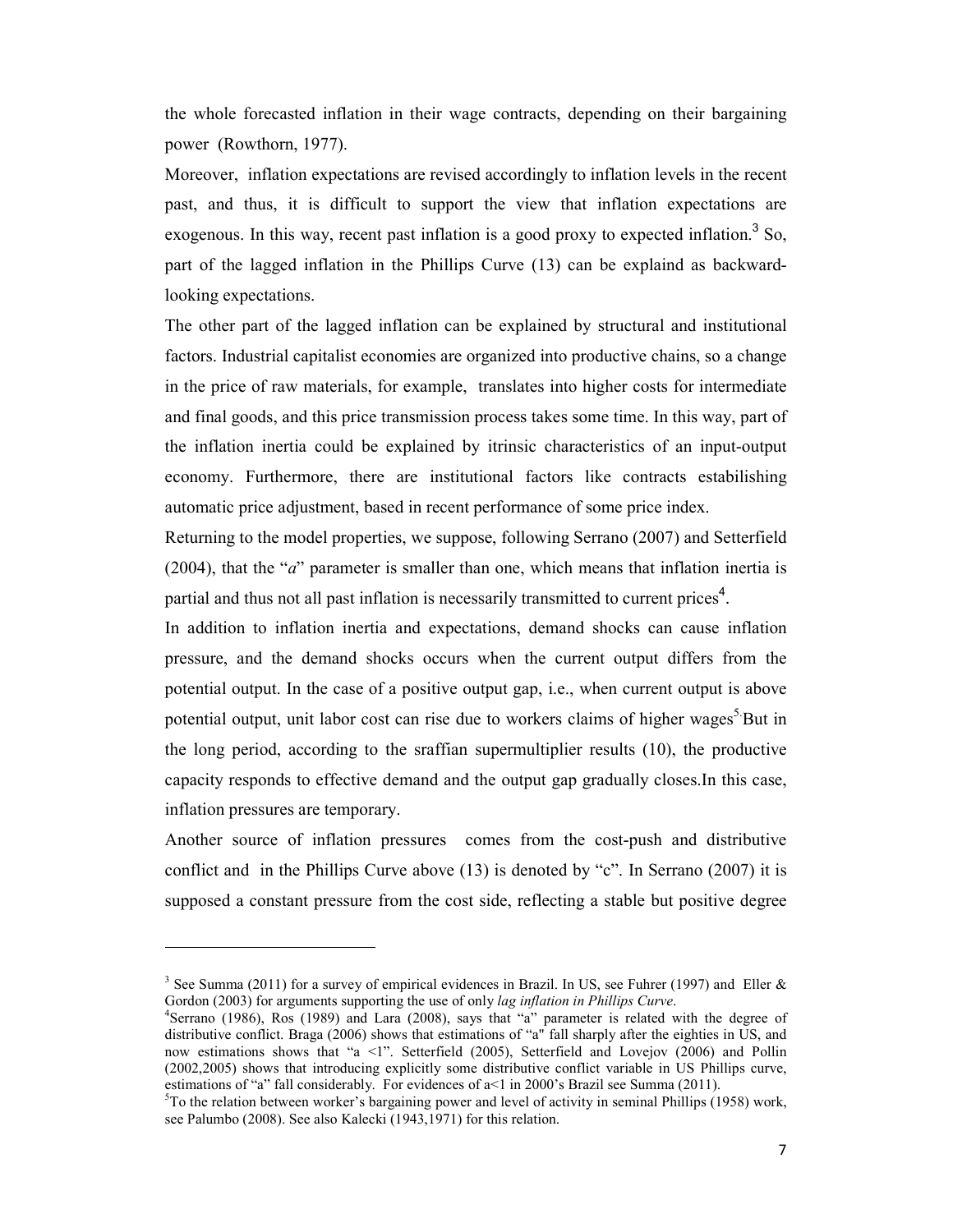of distributive conflict. Serrano's (2007) model results supposing partial inertia (a < 1), output strong hysteresis (sraffian supermultiplier and  $Y = Y^*$ ) and constant degree of distributive conflict is that economic policy trade-off will be between the general price level and productive capacity $<sup>6</sup>$ .</sup>

In the present model, we mantain the partial inertia and strong output hysteresis hypothesis, but we alter the last one of a constant cost-push pressure. In an openeconomy context, we suppose that the cost-push inflation will depend on imported inflation and the distributive conflict<sup>7</sup>.

Regarding imported inflation, it depends on the inflation of tradable goods but also on nominal exchange rate changes. Despite the fact that we call this variable "imported" inflation, it is not related only to inflation of imported – consumption, intermediate and capital – goods, but also to tradable exportable goods, since a country exporters can equalize the goods price in domestic and external markets.

The distributive conflict is explicit introduced in the model following Pivetti (1991), Lima & Setterfield (2010) and Serrano (2010), supposing that changes in nominal interest rate  $(\Delta i)$  can affect inflation both from the financial cost channel (indebted enterprises)and form oportunity cost of capitalchannel (as the nominal mark-up depends on the long run nominal interest rate).<sup>8</sup>

So in our model we have the following Phillips curve:

 $(14)$   $\pi = a\pi_{-1} + b(Y - Y^*) + \Delta i + \theta(\Delta e + \pi^W)$ , com  $a < 1$ 

Where  $\Delta e$  refers to nominal exchange rate change ;  $\pi^w$  tradable goods inflation (measured in international currency); and  $\theta$  is a parameter which reflects the tradable goods share in domestic price index.<sup>9</sup>.

In attempting to close our model, we need only to discuss the nominal interest rate setting mechanism and exchange rate determination.

<u>.</u>

<sup>6</sup> SeeSerrano (2007).

<sup>7</sup>See Serrano and Summa (2011) and Braga and Bastos (2011) for this discussion and empirical support in Brazilian case.

<sup>8</sup> For empirical evidences and theoretical discussion about this relation, see Lima e Setterfield (2010). For a survey on brazilian Price Puzzle empirical evidences see Summa (2011).

<sup>9</sup> Note that the tradable goods share refers not only to final goods but also to tradable inputs goods used to produce non-tradable goods.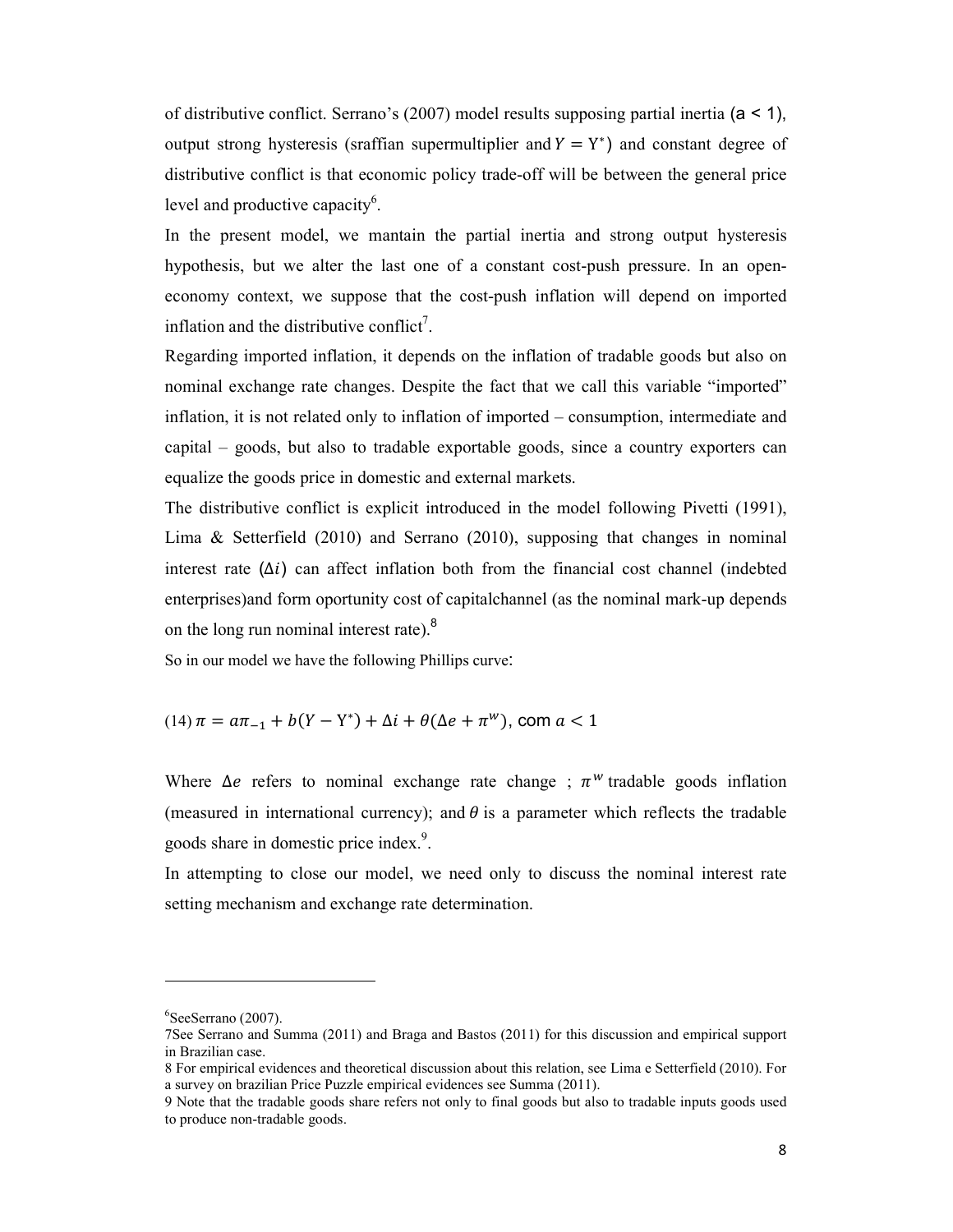#### **2.3. Nominal exchange rate determination**

In order to analyze the nominal exchange rate determination we need to look at the economy's balance of payments. The balance of payments is obtained by summing the balance of current account  $(CC)$  with financial account. We can also separate the financial account between the short run  $(F_{CP})$  and long run capital flows  $(F_{LP})$ .

 $(15)BP = CC + F<sub>LP</sub> + F<sub>CP</sub>$ 

In a flexible exchange rate regime, we have a zero balance of payments, so the current account balance must equal the financial account balance:

$$
(16)F_{CP} = -CC - F_{LP}
$$

l,

Supposing that long run capital flows are exogenous determined, we must analyze the determinants of short run capital flows and current account balance. In our model, the short run capital flows depends on the interest rate differential between the domestic interest rate (i) and international rate  $(i^w)$  (plus the sovereign spread ( $\rho$ ) and expected exchange rate change( $e_{+1}^e - e$ )). The parameter F is an autonomous term of short run capital flowsand  $\delta$  is the sensivity of short run capital flows to interest rate differentials. The current account balance depends on the real exchange rate.

 $(17)F_{CP} = F + \delta(i - (i^{w} + \rho + (e_{+1}^{e} - e)))$ 

It is important to notice that the domestic interest rate does not necessarily adjust to the international rate (plus sovereign spread end Exchange rate change expectations). So the Monetary Authority can institutionally fix the domestic interest rate, and thus stimulate capital inflows or outflows.<sup>10.</sup>

<sup>10</sup>See Pivetti (1991) and Serrano e Summa (2012b) for the exogenous interest rate approach. For interest rate exogeneity even in open economies, see Lavoie (2000,2001,2002-2003) and Pivetti (2001).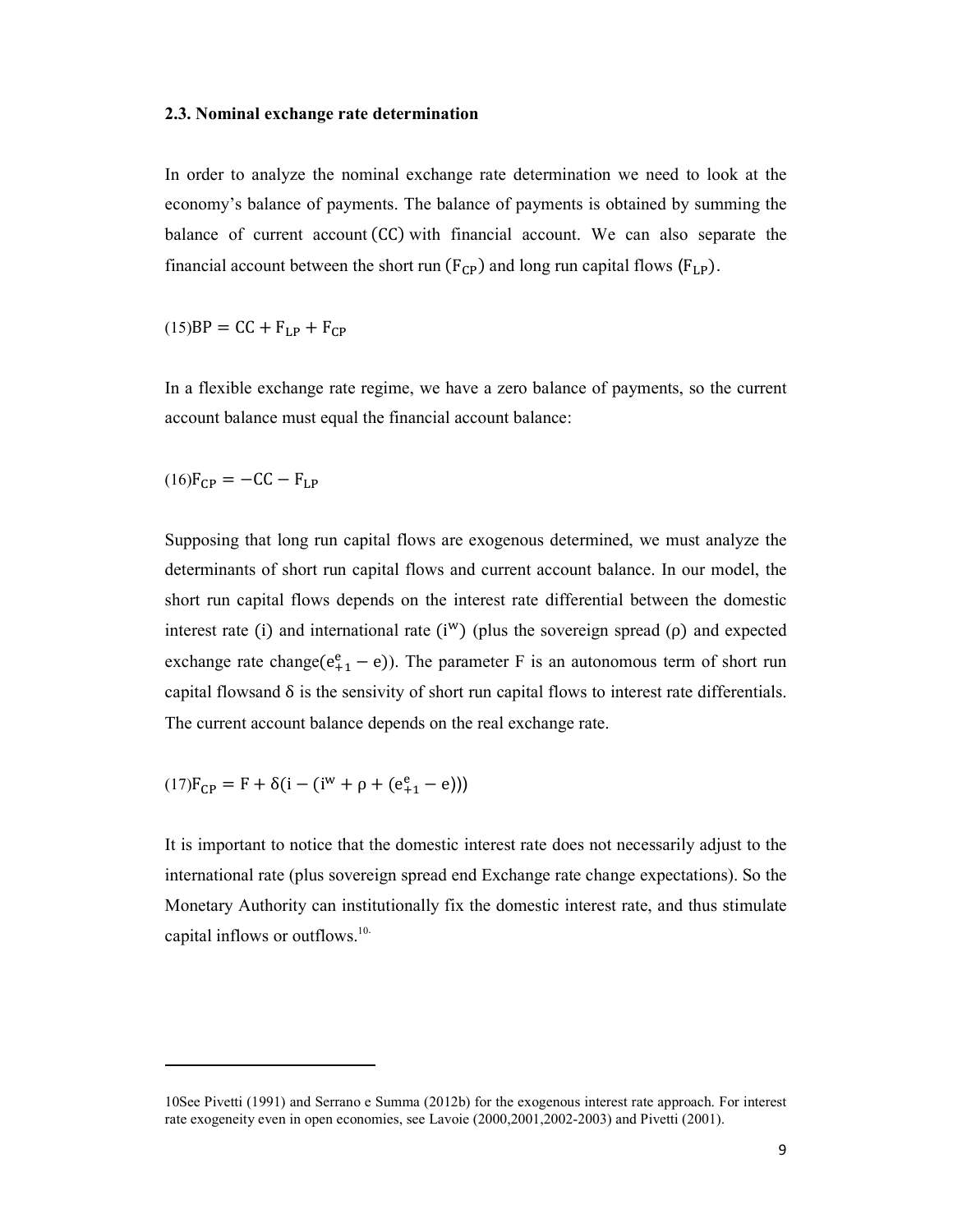Supposing also that the international rate  $(i^w)$  and the sovereign spread<sup>11</sup>( $\rho$ ) are exogenous variables, we just need to discuss the exchange rate expectations to solve the nominal exchange rate determination problem.

We assume that expected nominal exchange rate,  $(e_{+1}^e)$ , is at least in part endogenous and dependent on the evolution of the nominal exchange rate occurred in the near past. This is because the foreign currency can be seen as an asset, subject to speculation (Frenkel & Taylor, 2006). After a continuous process of nominal exchange appreciation, further appreciation could be expected in the future. Dealers speculating in the exchange rate market will thus avoid buying foreign currency expecting that its price will be lower in the near future. This will lead to another round of currency appreciation, because foreign currency sellers will have to lower its price and buyers will only buy it if the price is lower. As a consequence, a process of exchange rate appreciation can lead to expectations of appreciation (the same is valid with processes of exchange rate devaluation) (Serrano and Summa, 2012a).

Exogenous shocks can influence expectations, like good or bad news about the future path of some external variables that affect currency dealers' opinions about the exchange rate that will prevail in the future, reversing or aggravating the process described above.

In the model, the best way to formalize the process described above is that the exchange rate expectations are in part adaptative, and subject to exogenous shocks  $(\varphi)$  related to news about relevant variables that influences currency dealers' expectations:

(18)  $e_{+1}^e = e^e + h(e_{-1} - e^e) + \varphi$ , com  $b \le 1$ .

If we assume, attempting to simplify the model, that h=1 and  $\varphi = 0$ , expectations about exchange rate will depend only on the exchange rate prevailing one period ago:

(19)  $e_{+1}^e = e_{-1}$ 

l,

Replacing equation(17) in (16) we have:

<sup>&</sup>lt;sup>11</sup> The assumption of exogenous sovereign spread is quite strong, but in section 4.6 we discuss some results when relaxing this hypothesis.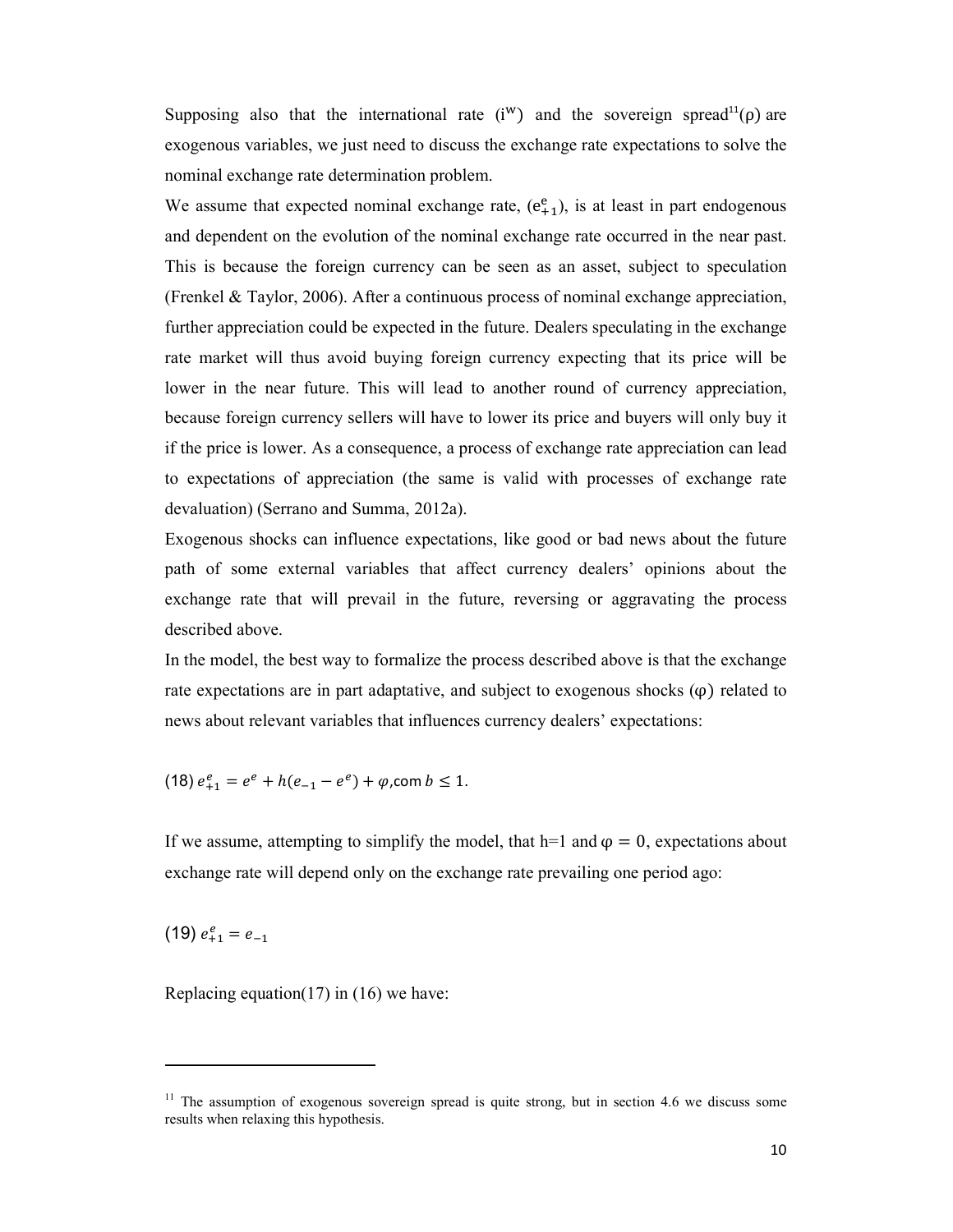$$
(20) - CC - F_{LP} = F + \delta(i - (i^{w} + \rho + (e_{+1}^{e} - e)))
$$

Equation (20) determines the balance of payments equilibrium. Denoting  $F'$  as the sum of the exogenous flows and the current account balance ( $F' = F + CC + F_{LP}$ ), rearranging (20) and substituting nominal exchange rate expectations (19) we have:

(21) 
$$
e = e_{-1} - (i - i^{w} - \rho) - \frac{F'}{\delta}
$$

-

Nominal exchange rate will thus depend on the past exchange rate, interest rate differential (plus sovereign spread), exogenous capital flows and current account balance. And the change in nominal exchange rate  $(e - e_{-1})$  depends on the interest rate differential. This means that a positive and constant interest rate difeerential will lead to a process of nominal exchange rate appreciation through time.<sup>12</sup>

This results from the exchange rate expectation effect through current exchange rate. A positive interest rate differential, in the context where expectations are elastic, can lead to process of exchange rate appreciation, and this will bring expectations of other currency appreciation, valuating exchange rate again, and so on. The same unstable process can occur if the monetary authority fix permanently the domestic interest rate bellow international rate (plus sovereign spread). In pratice, monetary authorities are forced to manipulate interest rate differentials together with interventions in currency market, buying and selling foreign reserves. As pointed out in Serrano & Summa (2012a), there is no such thing as a free floating regime.

This process can be influenced by International liquidity conditions (for example, an improvement in international liquidity conditions can raise autonomous capital flows(F') and lower sovereign spread  $(\rho)$ ).

<sup>12</sup>Notice that this result differs from uncovered interest parity models. In Brazilian Central Bank model (Bogdanski et alli (2000)), for example, a positive interest rate differential leads to an once and for all nominal exchange rate appreciation through time, while in our model a process of nominal exchange rate appreciation follows from a positive interest rate differential.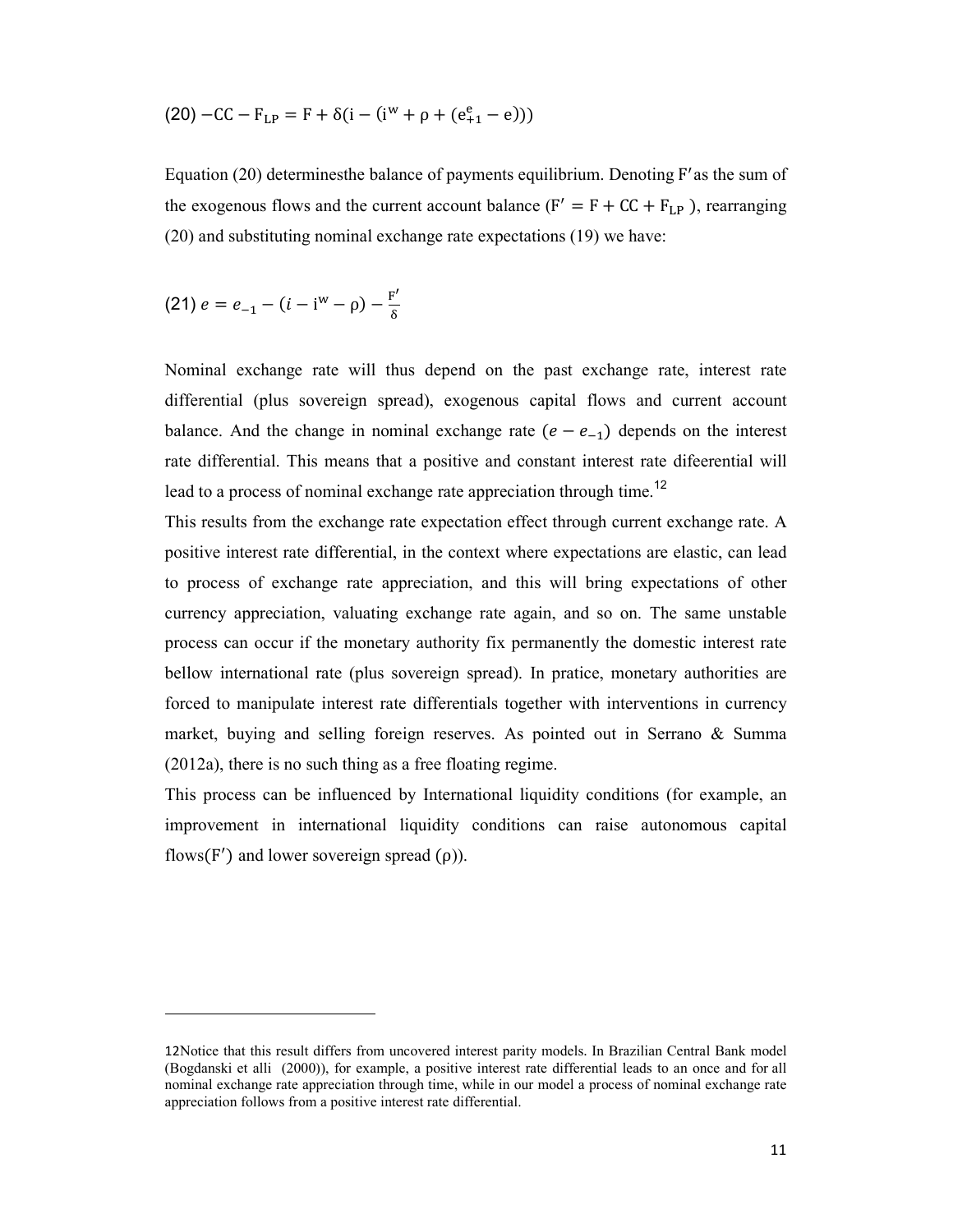#### **3. Model closure and analytical solution**

To close our model we need to establish how the interest rate is determined. We suppose, as in the new consensus model, that the monetary authority fixes the nominal interest rate in order to achieve inflation target  $(\pi^T)$ . The Monetary Authority raises the nominal interest rate when inflation is above target, and lowers when it is below:

(21) 
$$
i = i_{-1} + \gamma(\pi - \pi^T)
$$

In order to obtain the analytical solution, we depart from the Phillips curve (Equation 14). The long run inflation will depend on the permanent pressures on inflation. Demand shocks, as we discuss, are temporary as the productive capacity adjusts to the current output level. In the long run, this source of pressure disappears. Cost-push shocks such as changes in nominal interest rates  $(\Delta i)$  are also temporary, supposing that there is a nominal interest rate  $(i = i<sup>T</sup>)$  that is capable of achieving inflation target. So, in the long run we do not expect changes in the nominal interest rate.

Consequently, in the long run, inflation will depend on international inflation, changes in nominal exchange rate, the share of tradable in domestic general price index and on the inflation inertia degree:

$$
(22)\,\pi=\frac{\theta(\Delta e+\pi^w)}{1-a}
$$

We have the following system to solve:

(6) 
$$
z = \alpha - \beta(i - \pi) + f\epsilon
$$
  
\n(20)  $\Delta e = -(i - i^w - \rho) - \frac{F'}{\delta}$   
\n(21)  $i = i_{-1} + \gamma(\pi - \pi^T)$   
\n(22)  $\pi = \frac{\theta(\Delta e + \pi^w)}{1 - \alpha}$ 

From Equation (22) we can deduce that, given international inflation, the share of tradable goods in domestic general price index and inflation inertia degree, there is a change in nominal exchange rate that can bring long run inflation to the target.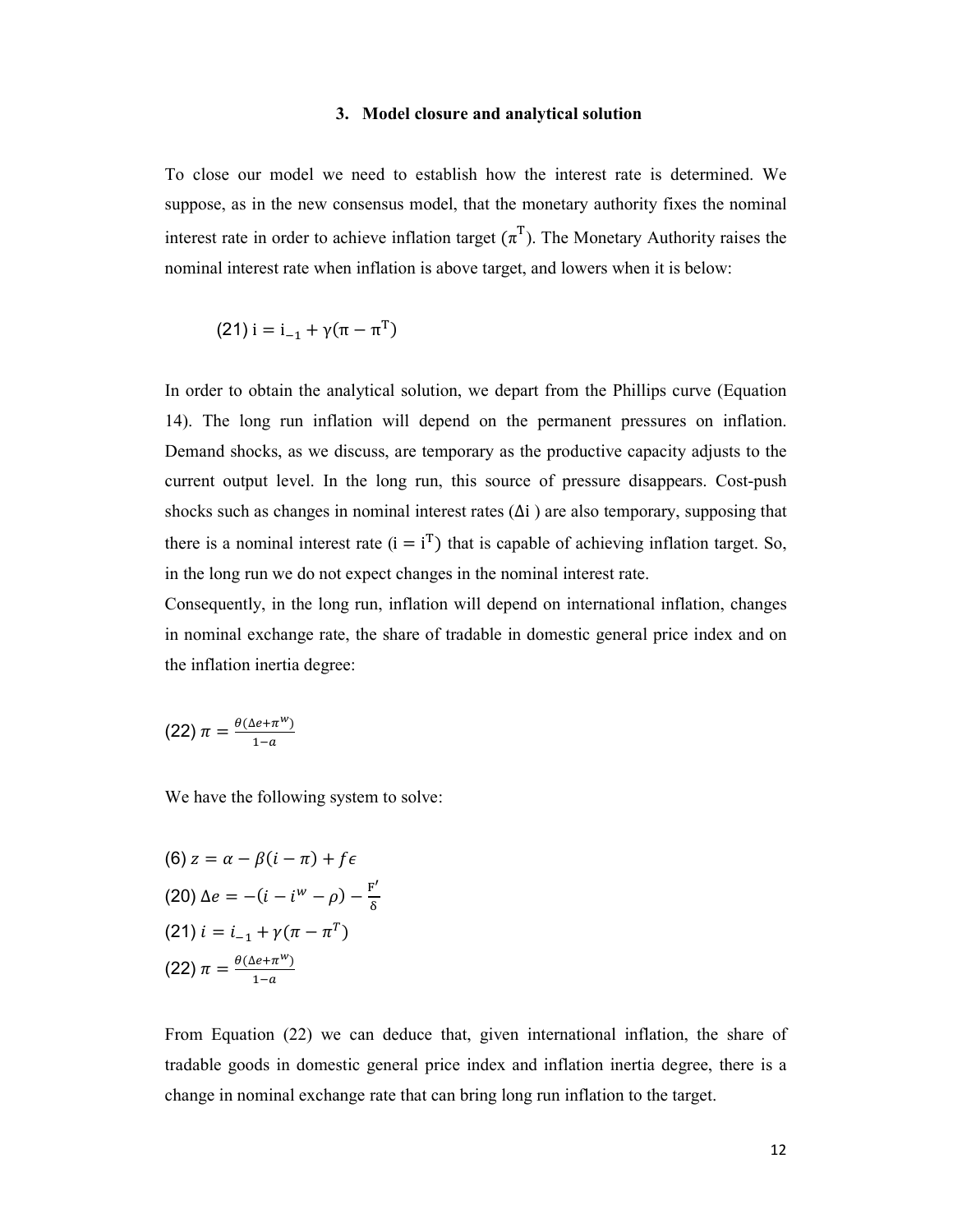To achieve this exchange rate change, the monetary authority must fix domestic interest rate above international rate. We will denote the domestic interest rate necessary to change nominal exchange rate and thus to bring long run inflation to the target as  $(i^T)$ . Replacing equation (22) in (20) and as  $\pi = \pi^T \rightarrow i = i^T$ , we have:

$$
(23) \; \pi^T = \frac{\theta(\pi^w - \left((i^T - i^w - \rho) + \frac{F'}{\delta}\right))}{1 - a}
$$

Thus, the domestic interest rate necessary to change nominal exchange rate and thus to bring long run inflation to the target  $(i^T)$  will be:

(24) 
$$
i^T = \pi^w + (i^w + \rho) - \frac{F'}{\delta} - \frac{\pi^T (1-a)}{\theta}
$$

# **1 – Interest rate and inflation target relation**



As we can see, there is an inverse relation between nominal interest rates and the inflation target. The slope of this relation depends on the inflation inertia degree "a" and the tradable goods share  $(\theta)$ , while the position depends on international conditions  $(\pi^w, (i^w + \rho), \frac{F'}{\delta})$  $\frac{1}{\delta}$ ).

Replacing  $i^T$  and  $\pi^T$  in equation (6) we find the growth rate of autonomous expenditures (z) (and given the sraffian supermultiplier, also the growth rate of productive capacity):

$$
\big(25)z = (\alpha + \beta\mathrm{F''}) + \pi^T[(1-\alpha')(\beta + f) + \beta - f\mathrm{P_{-1}}] - \pi^w(\beta + f(1-\mathrm{P_{-1}^w})) - (i^w + \rho)\beta + f(\epsilon_{-1})
$$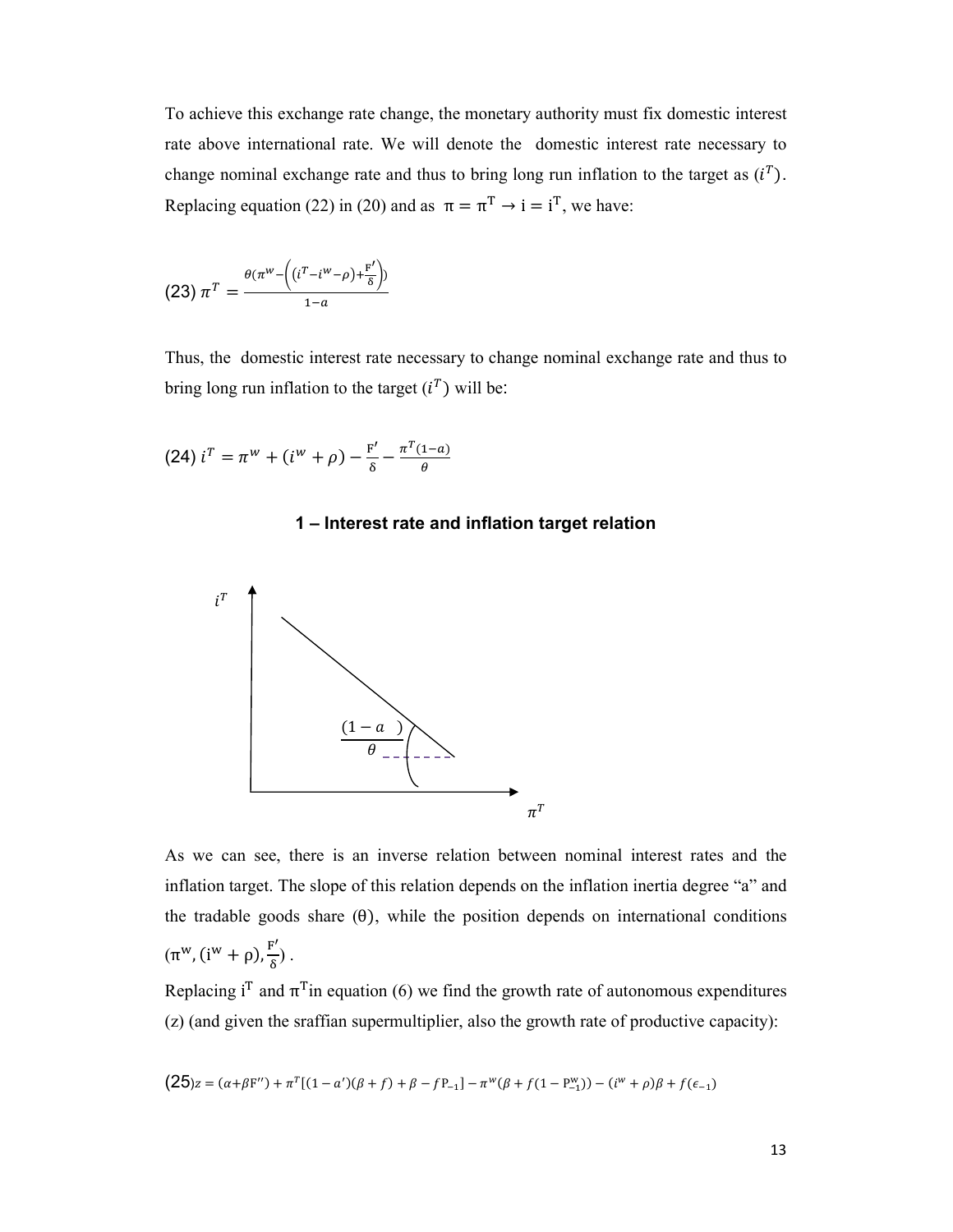Equation (25), which is the analytical solution of the model in terms of growth rate of productive capacity, show us that there is an inverse relation between the growth rate of autonomous spending (z) and inflation target. So, the higher is inflation target, the higher will be growth rate of productive capacity, given international inflation  $(\pi^w)$ . But international inflation is also inversely related with growth rate of productive capacity. This occurs because the higher international inflation is, the greater will be the nominal interest rate differential to control domestic inflation. Given the inflation target, this means that we will have, as a by-product, a higher real interest rate, and consequently, a lower growth rate of autonomous expenditures and priductive capacity. The same results aplly to the international interest rate and sovereign spread. A rise in this variables means that, if the government wish to achieve the same inflation target, the domestic interest rate must rise to obtain the same nominal exchange rate appreciation. This will result in higher domestic real interest rates and lower growth rates of effective demand and productive capacity.

# **2 – Autonomous expenditures (current output and productive caapcity) growth rate and inflation target relation<sup>13</sup>**



**4. Numerical simulations** 

Once we established an analytical solution to the model in its simplest version, we can run numerical simulations to assess the behavior of some selected variables. The purpose of this exercise is to: 1. evaluate if the analytical solution results are valid; 2.

l,

<sup>&</sup>lt;sup>13</sup> The slope  $\vartheta = (1 - a')(\beta + f) + \beta - fP_{-1}$ .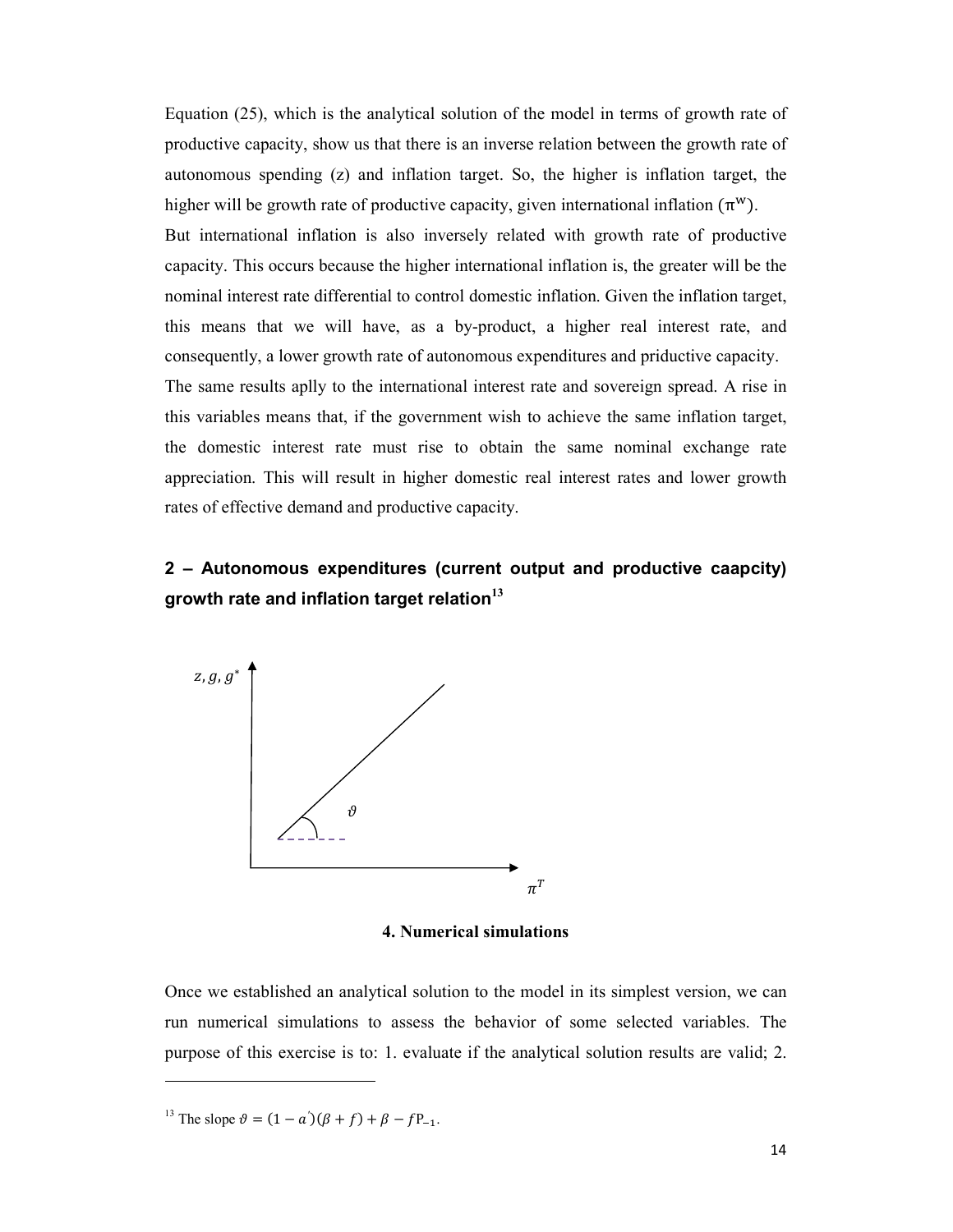analyze the path of some selected variables when some simplifying assumptions are dropped off; 3. evaluate the dynamic path in direction (or not) to the equilibrium position.

We will assess the path results of: 1. growth rates of productive capacity when we have different (a) inflation target; (b) internatinal inflation rate; (c) international interest rate and sovereign spread; 2. The Current Trade Balance; (c) Income functional distribution.

We can also check the hypothesis that, if the monetary authority controls the nominal interest rate, it can controls inflation rate in direction to the target when the core inflation is cost-push and related with imported inflation. And finally, it will be analyzed the dynamic path of real interest rate, real exchange rate and output gap related to different inflation targets.

In the numerical simulation exercise, the extreme hypothesis of  $h = 1$  in the adaptative exchange rate expectation (18) is abandoned and the exchange rate expectations now depends on an average weight of past exchange rate.

The initial condition, parameters and exogenous variables supposed are: a) inflation starts at  $5\%$ ; b) First exchange rate expectations is 4,0 and the parameter h is 0,76; c) International interest rate is 5% and sovereign spread is 2%; d) initial domestic nominal interest rate is 9%; d) Output and productive capacity initial levels are in equilibrium and are equal to 400; e) Exogenous component of growth rate of autonomous expenditures,  $\alpha$  is 5%; f) The monetary authority's rule parameter  $\gamma$  is 0,7; g) a high value of  $\delta$ , denoting that short run capital flows are highly sensitive to interest rate differentials; h) structural component of functional income distribution equation is  $\omega = 0.61$ .

All the simulations start with the same initial conditions, and the parameters and exogenous variables are changed in period 10.

### **4.1 Alternative Inflation Target**

In the first exercise, we change the monetary authority inflation target in order to analyze alternative paths of productive capacity growth rate, inflation rate, real interest rate, real exchange rate and output gap. Graph 1 shows the growth rate of capacity paths to different inflation targets (1%, 3% and 5%). As it was expected, lower inflation targets will generate, as a by-product, lower growth rates of productive capacity. Inflation dynamics with different inflation targets are showed in graph 2. It is interesting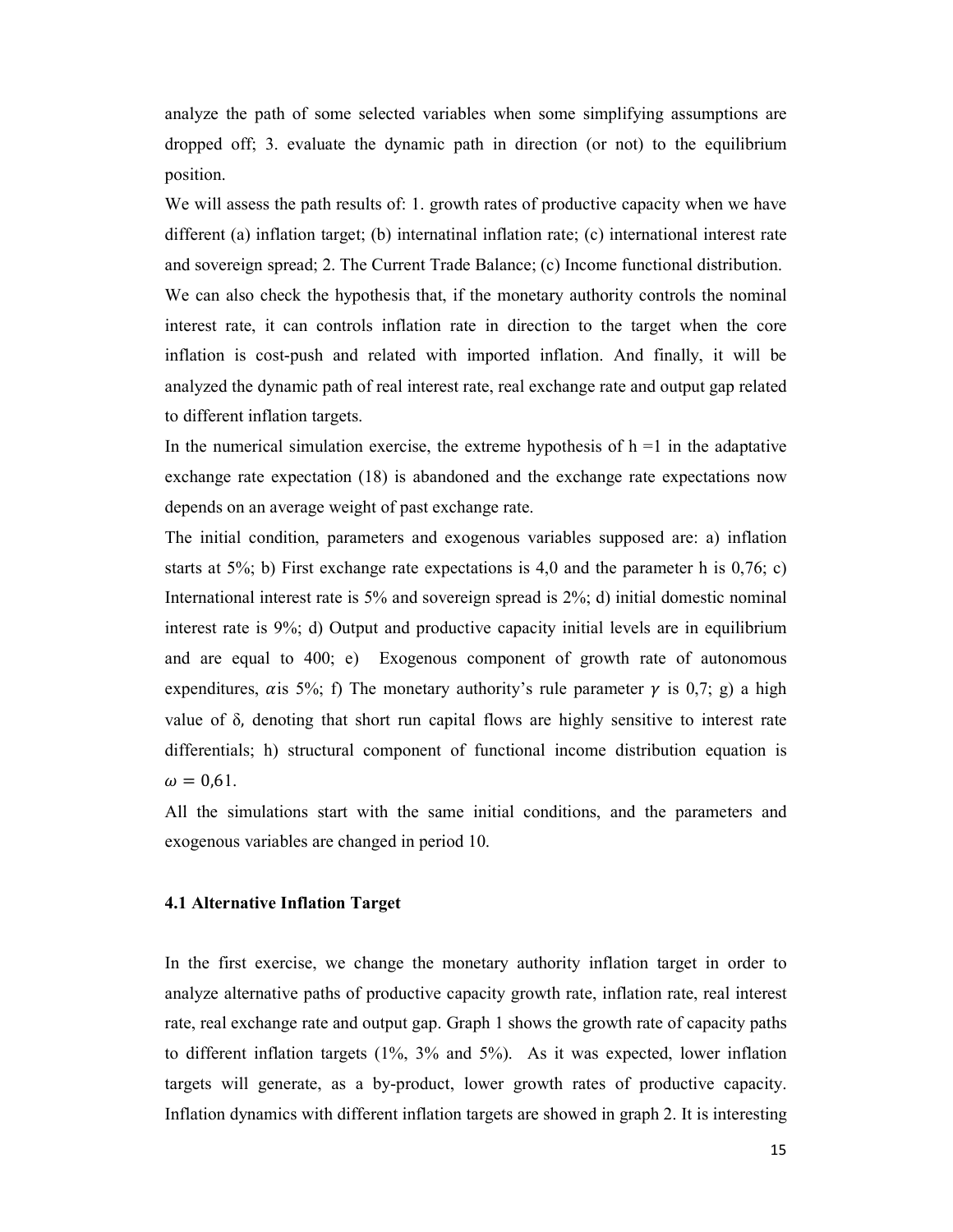to note that Monetary Authority can achieve inflation rate target in the three cases. It means that, even in an economy where the core inflation is cost-pushed and related with imported inflation, it is possible to MA to control inflation rate using nominal interest as the only policy instrument.

Graph 3 shows the dynamics paths of the real interest rate. Notice that this graph is closely related to graph 1 discussed above. It shows that when the inflation target is lower, it is necessary to fix a higher nominal interest rate, resulting in a higher *ex post* real interest rate (higher nominal rate plus lower inflation rate), and this will lead to lower growth rates of productive capacity (as showed in graph 1).

Output gap behavior is showed in graph 4. We can see that output gap endogenously tends to close in the three cases, although it will take longer time to converge when inflation target (and so growth rates of productive capacity) is higher.We can see in graph 5 the path of real exchange rate. The result shows that, given that this domestic economy face an international inflation and has an inflation target, the nominal exchange rate will appreciate more than 'inflation differential', resulting in real exchange rate appreciation too. Note that this occurs to the three different inflation targets. The higher is the inflation target, the higher will be "inflation differential", and this will lead to a quicker process of real exchange rate appreciation.

The last point to notice is that all the results were obtained with the monetary policy rule parameter  $\gamma = 0.7$ . Even with these parameter, inflation converges to the target as the MA fixes domestic nominal interest rate.This result could be seen as puzzling to one that believes in the 'new consensus model' relations, since in this model the  $\gamma$  parameter must be greater than one, that is, the nominal interest rate must raise more than the difference between inflation and inflation target, in order to guarantee a real interest rate change in the right direction. The point is that in the 'new consensus model', MA must change the real interest rate in order to affect output gap, and so to control demandpulled inflation pressures.

In our model, the transmission mechanism is from the nominal interest rate - through nominal interest rate differential with nominal international interest rate plus sovereign spread – to the nominal exchange rate, which adaptative expectations can lead to a process of nominal exchange rate appreciation (or depreciation) and so to affect inflation through time. So, it is easy to understand that a change in the nominal interest rate, even if it coincides at first with a change in the real interest rate in the opposite direction, can control inflation.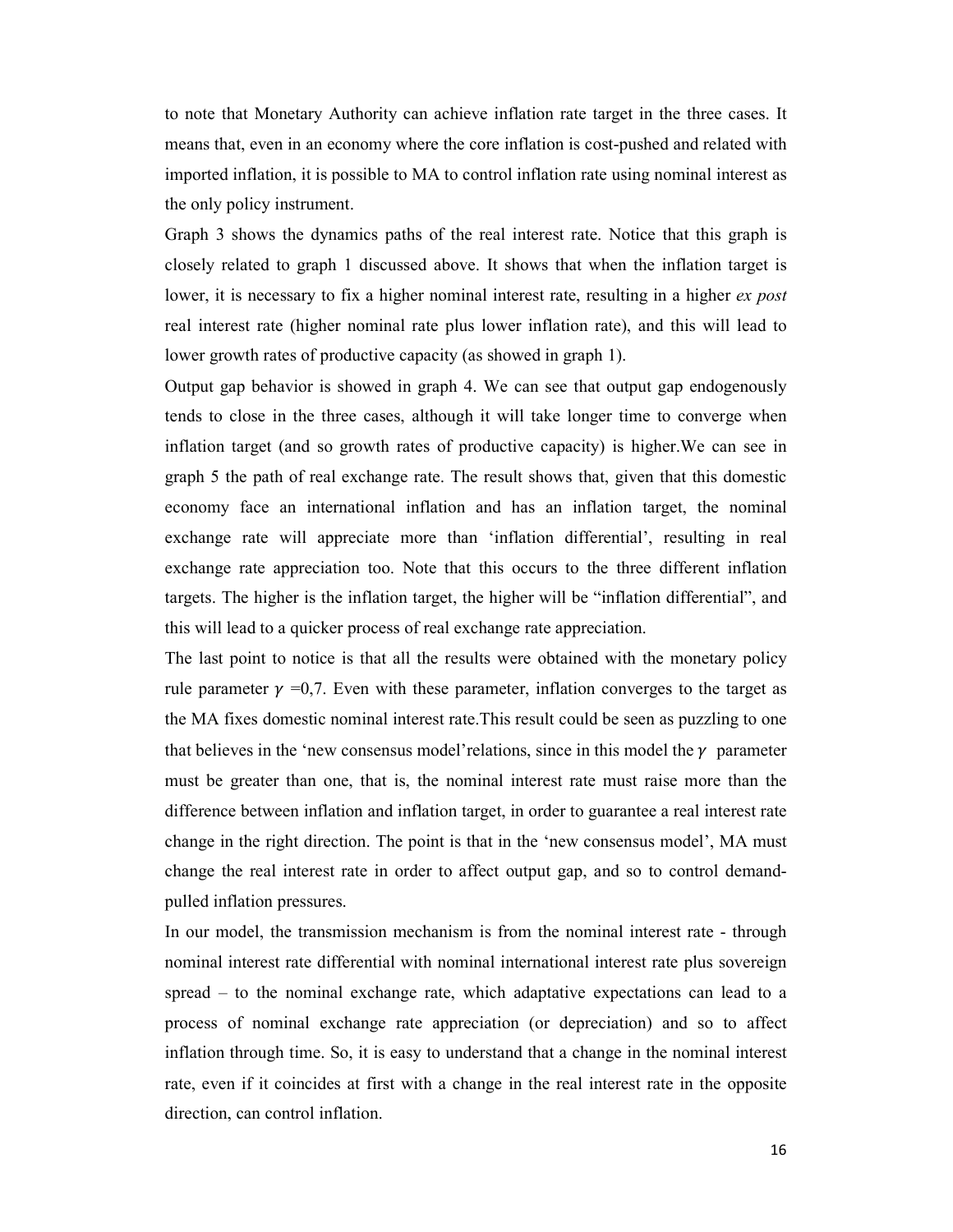# **4.2 International inflation**

Now, we run another exercise changing international inflation and observing the results in relation to different international inflation. The growth rates paths of productive capacity related to these different international inflation rates are illustrated in graph 6. As discussed in model's analytical solution, if the economy faces a lower international inflation, given the inflation target, the growth rate of productive capacity will be higher than if it faces a higher international inflation. This happens because MA will need a lower effort in appreciating nominal exchange rate, and it requires a lower interest rate differential, resulting in lower levels of real interest rate and, consequently, higher rates of growth of productive capacity.

This result calls attention to another way of interpreting external constraint in demandled growth models. This means that demand-led growth of productive capacity can be restricted by economic policy objectives (in this case, inflation target) depending on the external conditions (in this case, international inflation).

#### **4.3 International interest rate and sovereign spread**

The same results are obtained when we alter international interest rate (or sovereign spread), indicating another sources of demand-led growth constraint due to external conditions when a country seeks some economic policy target.In this case, a rise in international interest rate due to, for example, autonomous changes in US monetary policy, or a rise in country's sovereign spread as consequence of a worsen in international liquidity conditions, will result in lower growth rates of productive capacity (see graph 7).This occurs because, in order to maintain the same interest rate differential, it is necessary that the MA must raise domestic interest rate, with consequences to growth rates of effective demand and productive capacity.

## **4.4 Current account Balance**

Current account balance depends on the real exchange rate. As we saw in graph 6 above, one of the results of this model is that real exchange rate will appreciate continuously, given an inflation target and an inflation control policy based on nominal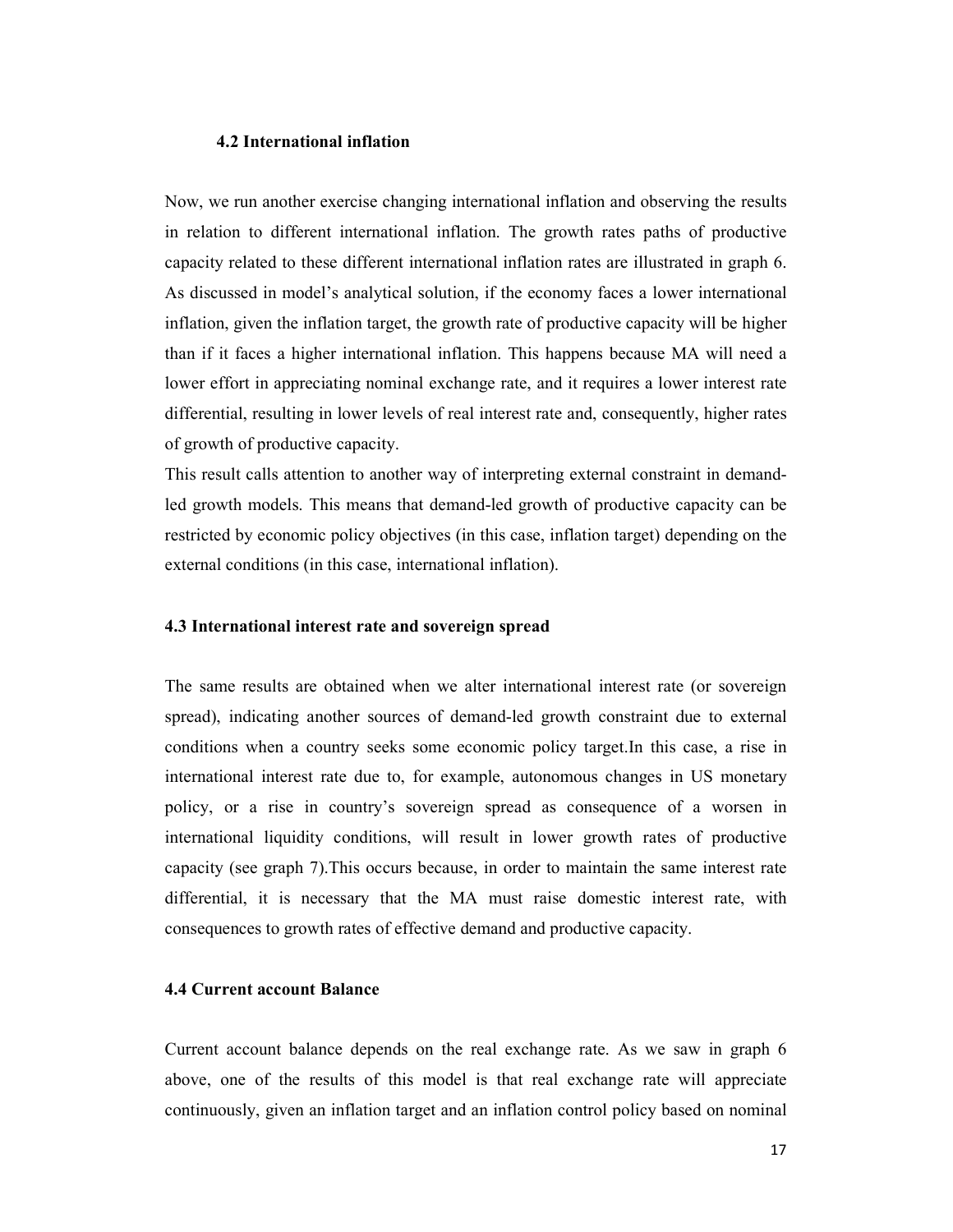exchange rate appreciation. So, consequently, trade account balance will reduce continuously (graph 8). This result occurs to different inflation targets, although the higher is the inflation target, the quicker will be the current account balance reduction . (graph 9), as the real Exchange rate appreciation path will be faster in this case.

# **4.5 Functional Income Distribution**

In graph 10 we can see the functional income distribution results to different inflation targets. The conclusion is that the higher is inflation target, the higher will be the wage share on income. This occurs by two reasons: 1. The real interest rate will be lower when inflation target is higher, and this will lead to lower mark-ups in the long run; 2. Real exchange rate appreciate quicker when inflation target is higher, and this lowers the price level and thus improve real wages.

## **4.6 Some limits to inflation control in this framework**

Until now we discussed external constraints to demand-led growth of productive capacity, that is, given some international inflation (or international interest rate levels) the growth rates of productive capacity will be lower, as a by-product of achieving a pre-established inflation target.

But we also need to considerer the impossibility of a MA in attaining inflation target, depending on the external conditions of a country or international conditions in general. As discussed before, given an international inflation, the only way of a country to seek an inflation target when inflation is cost-pushed is by appreciating constantly the nominal exchange rate. This will lead to a process of continuous appreciation of real exchange rate, diminishing trade account balance until the country faces a deficit. This country needs to run a financial account surplus in order to clear BP. Suppose that part of this financial account surplus consist in external indebtedness. Depending on previously accumulated foreign reserves and on the size and terms of the external debt, the country can face rising sovereign spreads to finance current account deficits or even an international credit rationing (Serrano e Summa, 2012a).

If it happens, MA loses control in attracting short run capital flows. So, the inflation target policy will last until MA still has foreign reserves and can control nominal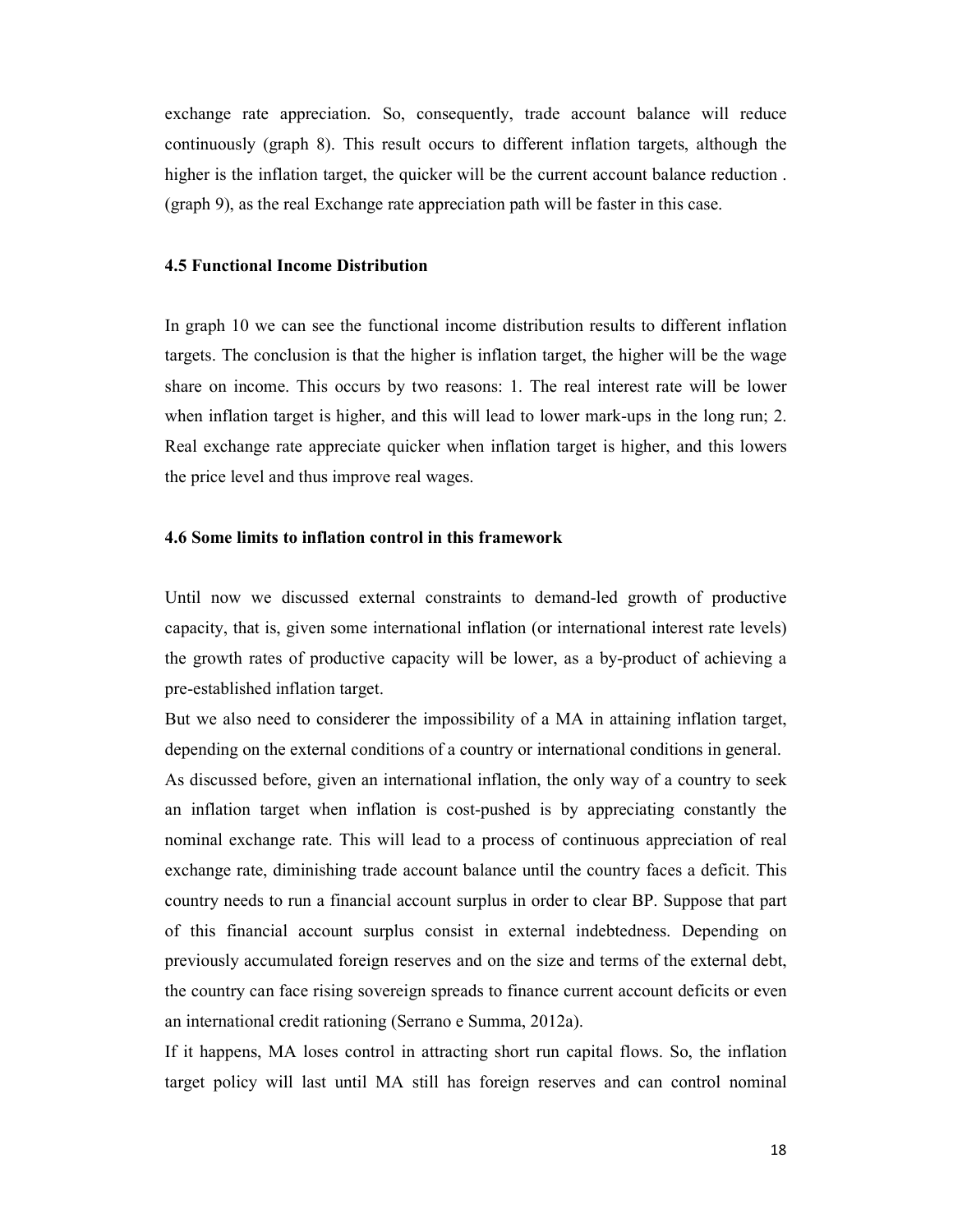exchange rate.When the stock of foreign reserves is depleted, the inflation target must be abandoned.

This process can be generated endogenously as described above or even exogenously, if for some reason international credit markets worsen suddenly and international credit is rationed worldwide. Generally, MA is forced to abandon IT due to an unstable process of exchange rate depreciation.<sup>14</sup>

Other limits to inflation control can arise from political disputes over different groups. Some organized political groups which depend on competitive exchange rates ( to export their goods and services, for example) can oppose to a process of real exchange rate appreciation, and if they are successful in stopping the appreciation process, the inflation will not converge to its target.

It is important to note that this impossibility of attaining IT can happen even if MA has 'full credibility'. It is not a question of credibility, but of 'structural' external or political conditions. In sum, there are limitations in implementing such policy, which depends on the external, political and institutional factors.

## **5. Conclusion**

l,

In this paper we presented ademand-led growth of productive capacity model which is restricted by economic policy objetives (in this case, inflation target) and this constraint depends mainly on the evolution of country's external accounts, international credit market conditions and international inflation.

The long-run costs of pursuing such policy are evaluated in terms of rate of growth of productive capacity, the trend in the Balance of Payments and the income distribution to different inflation targets. First, we show that the policy of inflation control is not neutral in terms of growth rate of productive capacity, since controlling inflation through the nominal exchange rate appreciation needs a positive interest rate differential, and, as a result, it impacts on the real interest rate and output/capacity growth rates. Hence, a higher inflation targeting or a lower imported inflation ultimately leads to a higher growth rate of productive capacity; moreover, as the policy of inflation control depends largely on a process of nominal exchange rate appreciation, the

<sup>&</sup>lt;sup>14</sup>In Brazil 2000's we observed the validity of Barbosa's Law (Serrano & Summa 2011), that is, inflation target was only achieved when nominal exchange rate appreciate. In the years of external crises like 2001-2003, inflation rate was higher than inflation target (Barbosa Filho, 2008).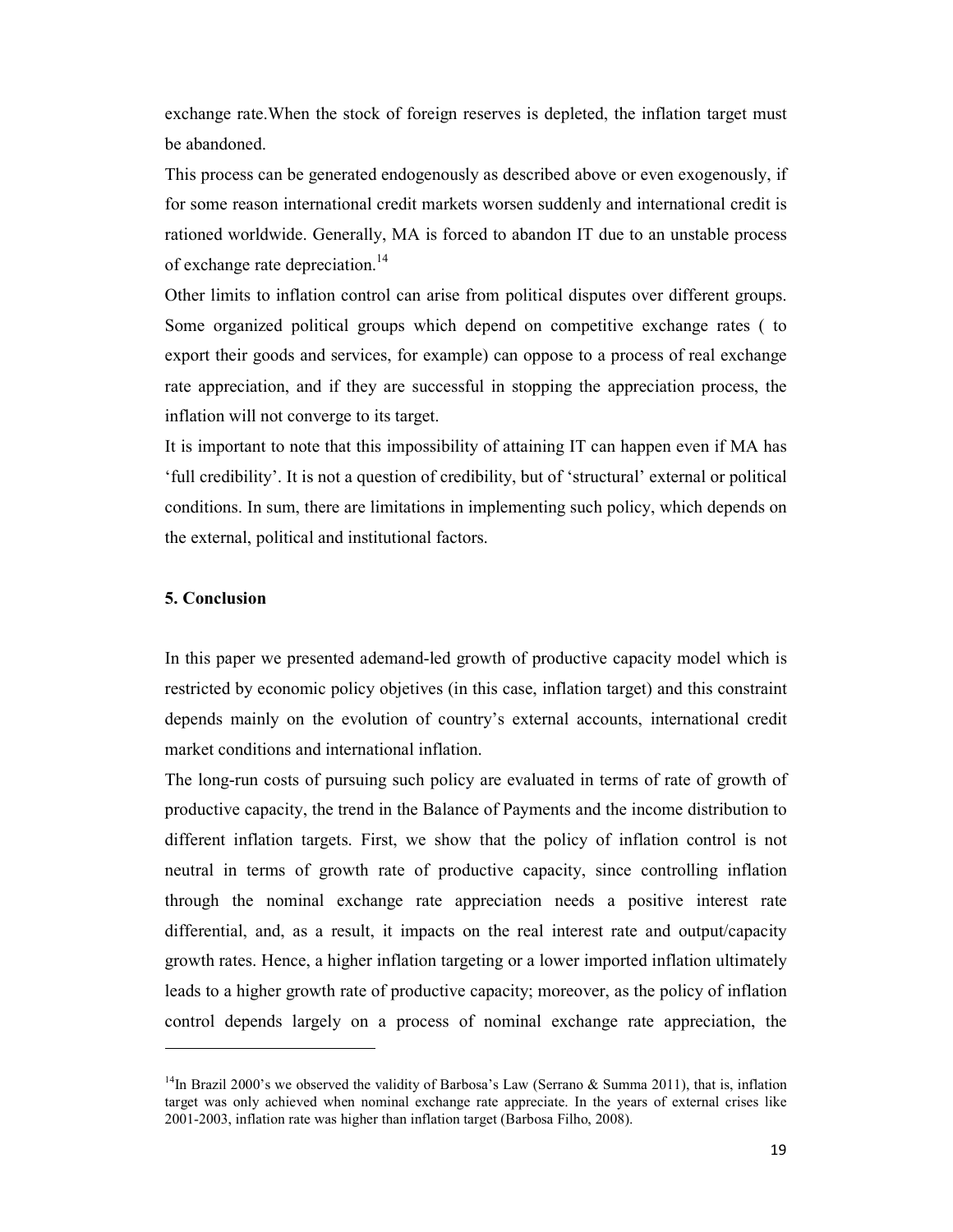consequence is that the real exchange rate will also appreciate and this will bring a deteriorating trend on the Balance of Trade and Current Account. Finally, the antiinflationary policy is not neutral in terms of functional income distribution. Since the distribution depends on the real interest rate and real exchange rate, a lower inflation target will lead to higher real interest rates and, consequently, the income distribution will change, reducing the wage share.

Thus, we also argue that the international inflation has a role in influencing the long run growth rate of productive capacity. This occurs because when the economy experiences a raise in the international inflation, it impacts on the long run domestic inflation, and the Monetary Authority reacts raising the interest rate differential to appreciate the nominal exchange rate faster, in order to reach the inflation target. A higher real interest rate is a by-product of such policy, and has consequences on lowering the growth rate of current output and productive capacity. So, we show that the external constraint can appear in the form of higher imported inflation.

We discussed also that there can be limitations to operating such policies and this depends on a country political and external conditions or international conditions in general.

Finally, it is important to notice that we are not proposing here a rule of thumb or a stable and well-defined set of choices between economic policy objetives (inflation target) and outcomes (growth rate of productive capacity, external account, functional income distribution). What we want to call atention is that in an open-economy, in which growth rate of productive capacity is demand-led and MA follows some explicit economic policy objectives (like inflation target), there will be real costs in achieving policy targets, and these costs will depend on external conditions.

#### **References**

- ASPROMOURGOS, T. "Interest as an Artefact of Self-Validating Central Bank Beliefs", Metroeconomica, 2007.
- BARBOSA-FILHO, N.H. "Inflation Targeting in Brazil: 1999 2006; International Review of Applied Economics", Vol. 22, No.2, pp. 187 – 200, 2008.
- BOGDANSKY, J. ; TOMBINI, A. ; WERLANG, S. (2000) "Implementing Inflation Targeting in Brazil". Banco Central do Brasil Working Paper, n. 1, July.
- BRAGA, J. Raiz unitária, inércia e histerese: o debate sobre as mudanças da NAIRU na economia americana nos anos 1990. Unpublished Phd Thesis, IE-UFRJ, 2006.
- CARLIN, W. & SOSKICE Teaching Intermediate Macroeconomics using the 3- Equation Model In: Fontana, Giuseppe, and Mark Setterfield, (2010). Macroeconomic Theory and Macroeconomic Pedagogy Palgrave MacMillan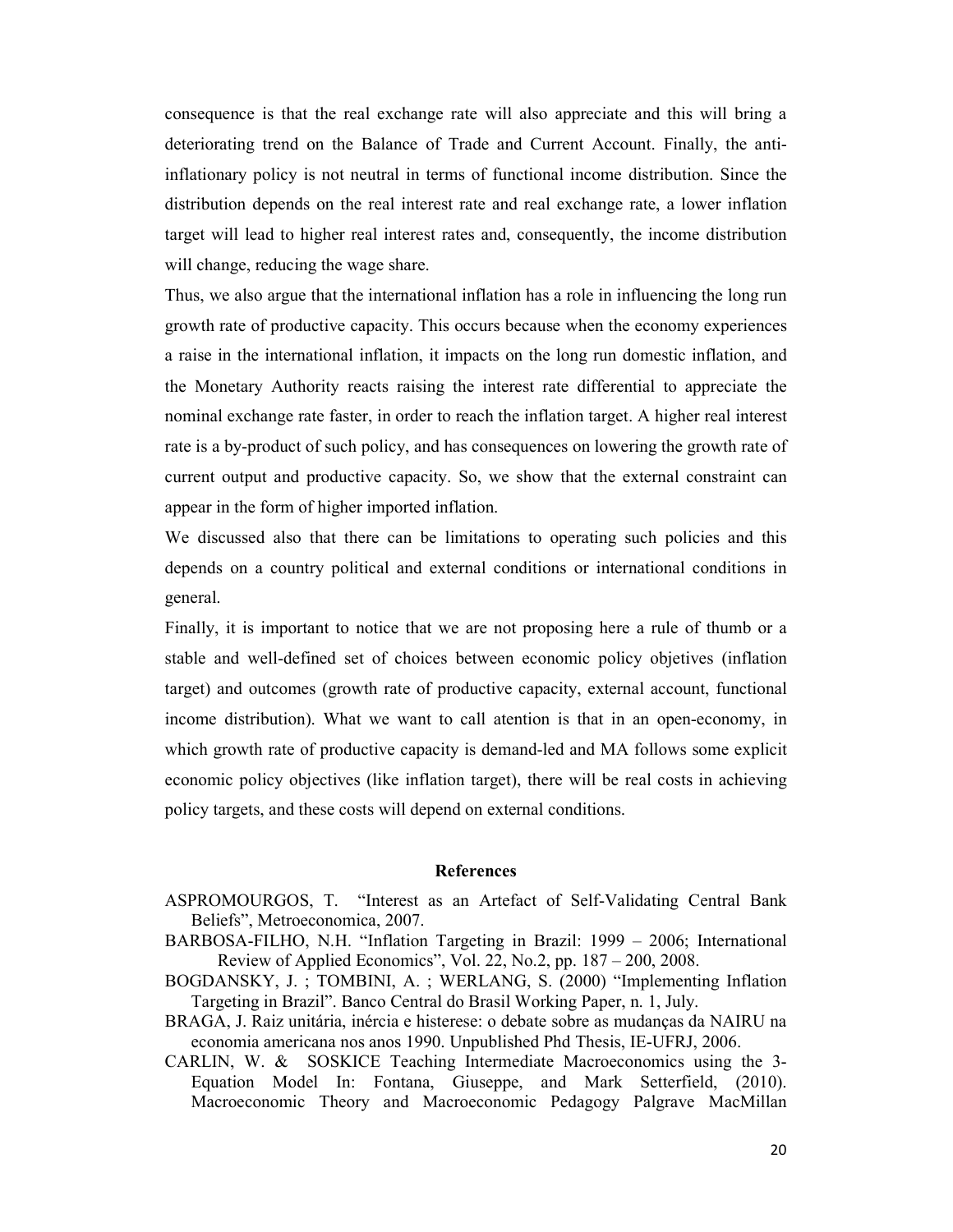Publishers Limited Houndmills, Basingstoke, Hampshire, RG21 6XS, England, 2010

- CESARATTO, S.; SERRANO, F. ; STIRATI, A. "Technical Change, Effective Demand and Employment", Review of Political Economy, vol. 15, n. 1, pp. 33 – 52, 2003.
- ELLER, J . W. ; GORDON, R. J. Nesting the New Keynesian Phillips curve within the mainstream model of U.S. inflation dynamics, Konferenzbeitrag, CEPR Conference "'The Phillips Curve revisited" in Berlin, 5.-7. June 2003.
- FRENKEL, R. & TAYLOR, L. "Real Exchange Rate, Monetary Policy and Employment" DESA Working Paper No. 19, United Nations, February 2006
- FUHRER, J., "The (Un)Importance of Forward-Looking Behavior in Price Specifications" Journal of Money Credit, and Banking, Vol, 29, No. 3, 1997.
- GAREGNANI, P. "Sraffa: Classical versus Marginalist Analysis", in Essays on Piero Sraffa: Critical Perspectives on the Revival of Classical Theory (Ed. by K. Bharadwaj and B. Schefold), Unwin-Hyman, 1990.
- JEON, Y.; VERNENGO, M. Puzzles, Paradoxes and Regularities: Cyclical and Structural Productivity in the US (1950-2005), *Review of Radical Political Economics* Summer 2008 vol. 40 no. 3 237-243, 2008.
- KALECKI, M.. "Political Aspects of Full Unemployment", Political Quarterly, V. 14 (Oct.-Dec.): 322-331, 1943.
- KALECKI, M. Class Struggle and the Distribution of National Income. Michal *Kalecki*. Kyklos, vol. 24, issue 1, pages 1-9, 1971.
- LARA, F. Um estudo sobre moeda, juros e distribuição. Unpublished Phd Thesis, IE-UFRJ, 2008.
- LAVOIE, M. "A Post Keynesian view of parity theorems", Jornal of Post Keynesian Economics , fall, 2000
- LAVOIE, M. "The reflux mechanism and the open economy" in Rochon, L. & Vernengo, M. "Credit, Interest Rates and Open Economy: Essays on Horizontalism", Edward Elgar, 2001
- LAVOIE, M. "Interest Parity, risk premia, and Post Keynesian analysis", Journal of Post Keynesian Economics , Winter, 2002-2003
- LAVOIE, M. A post-Keynesian amendment to the New consensus on monetary policy, Metroeconomica, vol. 57, no. 2, pp. 165-192 , May 2006.
- LAVOIE M.; KRIESLER P. "The New View On Monetary Policy: The New Consensus And Its Post-Keynesian Critique", University of Ottawa, Feb. 2005
- LIBÂNIO, G. Aggregate Demand and the Endogeneity of the Natural Rate of Growth: evidence from Latin American economies. Cambridge Journal of Economics, 33, 2009.
- LIMA, G ; SETTERFIELD, M. Pricing behavior and the cost-push channel of monetary policy. Review of Political Economy, 22, 1, 19-40, 2010.
- MANKIW, N. Macroeconomics. 7 ed. , Worth Publishers: NY, 2010
- PALUMBO, A., Demand and supply forces vs institutions in the interpretations of the Phillips curve, mimeo, Dipartamento di Economia, Roma Tre, 2008b.
- PIVETTI, M., Distribution, Inflation and Policy Analysis, Review of Political Economy, Volume 19, Number 2, 243–247, April 2007, 1991.
- PIVETTI, M. "Monetary endogeneity and non-neutrality in a sraffian perspective" in in Rochon, L. & Vernengo, M. Credit, Interest Rates and Open Economy: Essays on Horizontalism, Edward Elgar, 2001
- PHILLIPS, A. W. 'The relation between unemployment and the rate of change of money wage rates in the United Kingdom, 1861–1957', Economica, 25, pp. 283–99,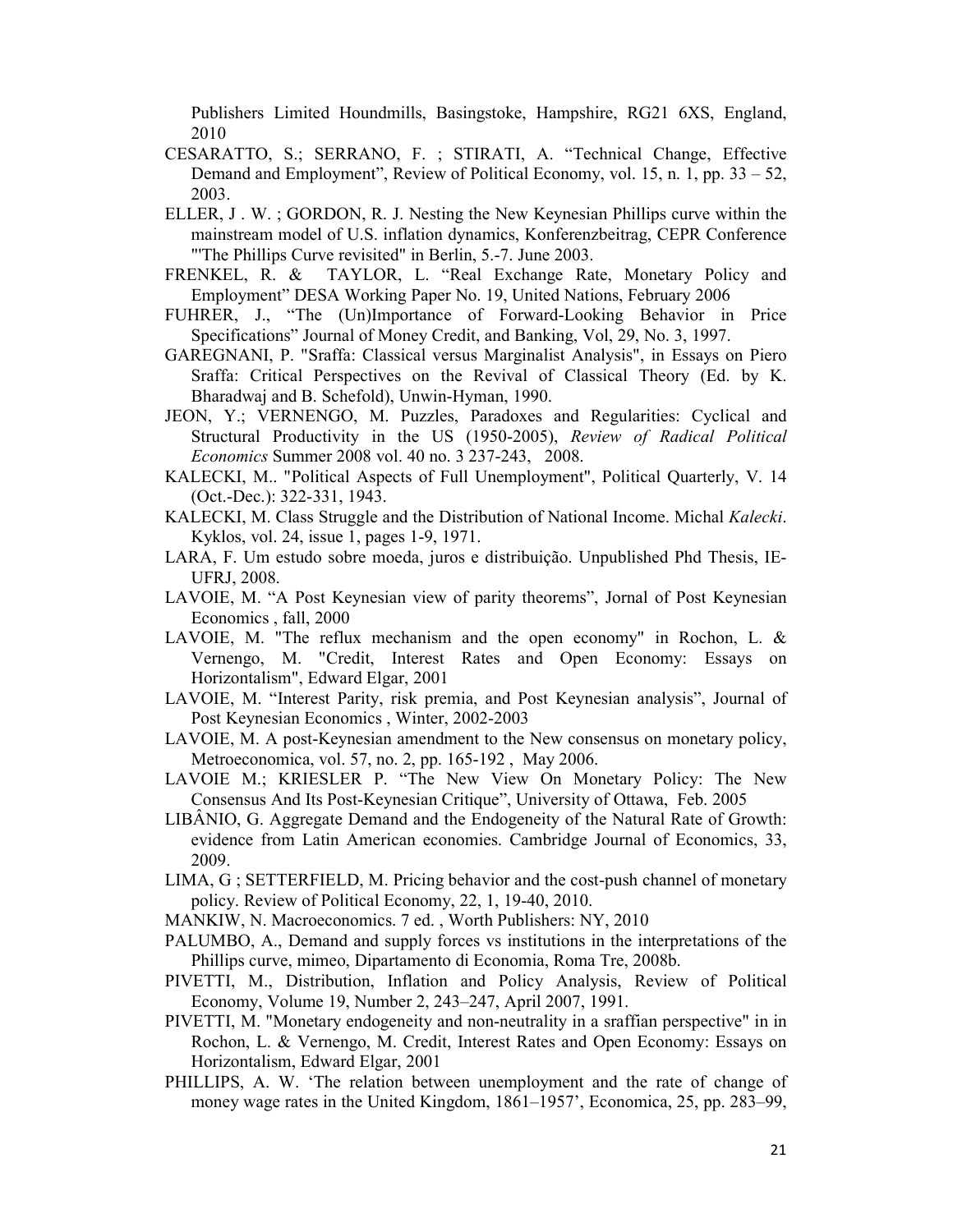1958.

- POLLIN, R. "Wage Bargaining and the US Phillips Curve: was Greenspan right about traumatized workers in the 90s?" mimeo, Political Economy Research Institute, University of Massachusetts Amherst, 2002.
- POLLIN, R. Contours of descent, Verso, New updated edition, 2005.
- ROMER, D. Keynesian macroeconomics without the LM curve, Journal of Economic Perspectives, 14 (2), 149-169, 2000.
- ROMER, D. Short-Run Fluctuations, in:[http://elsa.berkeley.edu/~dromer], Jan. 2006
- ROS, J. (1989). On inertia, social conflict, and the structuralist analysis of inflation. WIDER, Working Paper 128, 1989.
- ROWTHORN, B. Conflict, inflation and money, Cambridge Journal of Economics, Vol. 1, Issue 3, pp. 215-239, 1977
- SETTERFIELD. M. Central banking, stability and macroeconomic outcomes: a comparison of new consensus and post-Keynesian monetary macroeconomics In Lavoie, M.;Secareccia, M. (eds)Central Banking in the modern world: Alternative perspectives, Edward Elgar, Cheltenham, pp.35-56, 2004.
- SETTERFIELD, M. "Worker Insecurity and U.S. Macroeconomic Performance During the 1990s" Review of Radical Political Economics, 2005.
- SETTERFIELD, M. & LOVEJOY, T. Aspirations, bargaining power. and macroeconomic performance. JPKE, v. 29, n. 1, p. 117-148, 2006.
- SERRANO, F. Inflação inercial e desindexação neutra. Anais da ANPEC, 1986.
- SERRANO, F. Review of Pivetti's essay on money and distribution. Contributions to Political Economy, 1993.
- SERRANO, F. The Sraffian Supermultiplier, Unpublished Phd Thesis, Cambridge, 1996.
- SERRANO, F. Histéresis, dinâmica inflacionaria y el supermultiplicador sraffiano". Seminarios Sraffianos, UNLU-Grupo Luján. Colección Teoría Económica, Edicionones Cooperativas, 2007.
- SERRANO, F. Acumulação de capital, poupança e crescimento IE-UFRJ, 2008, mimeo
- SERRANO, F. O conflito distributivo e a teoria da inflação inercial, Revista de Economia Contemporanea, 2010.
- SERRANO, F. ; SUMMA, R."Macroeconomic Policy, Growth and Income Distribution in the Brazilian Economy in the 2000s", Center for Economic and Policy Research. 2011.
- SERRANO, F, SUMMA, R. Mundell-Fleming without the LM curve: the exogenous interest rate in an open economy, 16th ESHET Conference, St Petersburg. 2012a
- SERRANO, F, SUMMA, R. "Uma sugestão para simplificar a teoria da taxa de juros exógena". Anais do V Encontro da AKB, São Paulo. 2012b
- SUMMA, R. "Uma avaliação critica das estimativas da curva de Phillips no Brasil." Revista Pesquisa & Debate, São Paulo, volume 22, n. 2 (40). 2011.
- TAYLOR, J. B. A Core of Practical Macroeconomics. American Economic Review, 87 (2), pp. 233 –235, May 1997.
- TAYLOR, J. B. Teaching modern macroeconomics at the principles level, American Economic Review, 90 (2), pp. 90–4, 2000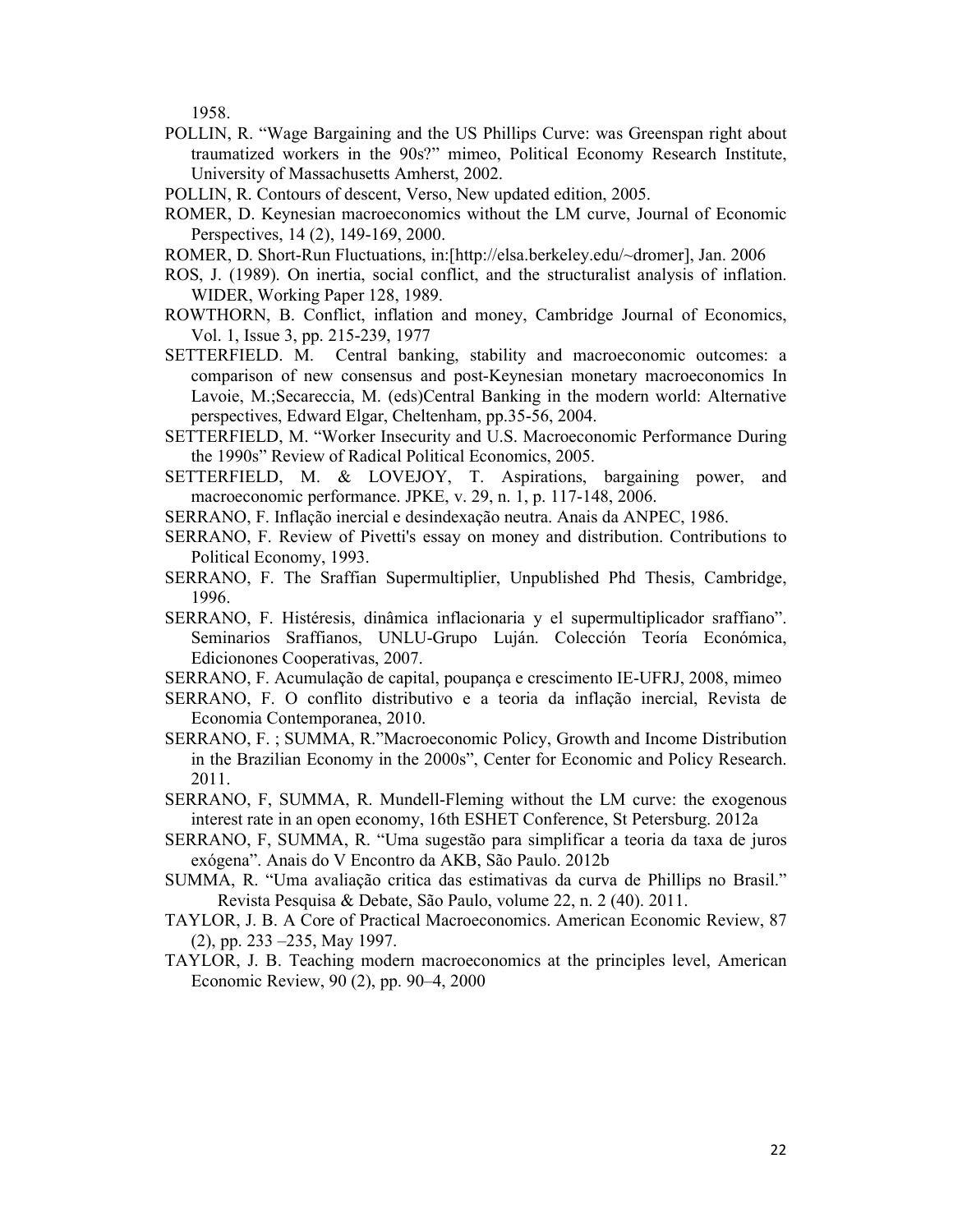**Graph 1 – Growth rates of productive capacity (g\*) with different inflation targets** 



 $(B$ lue – IT = 0,05; Red– IT = 0,03; Green - IT = 0,01)





 $(B$ lue – IT = 0,05; Red– IT = 0,03; Green - IT = 0,01)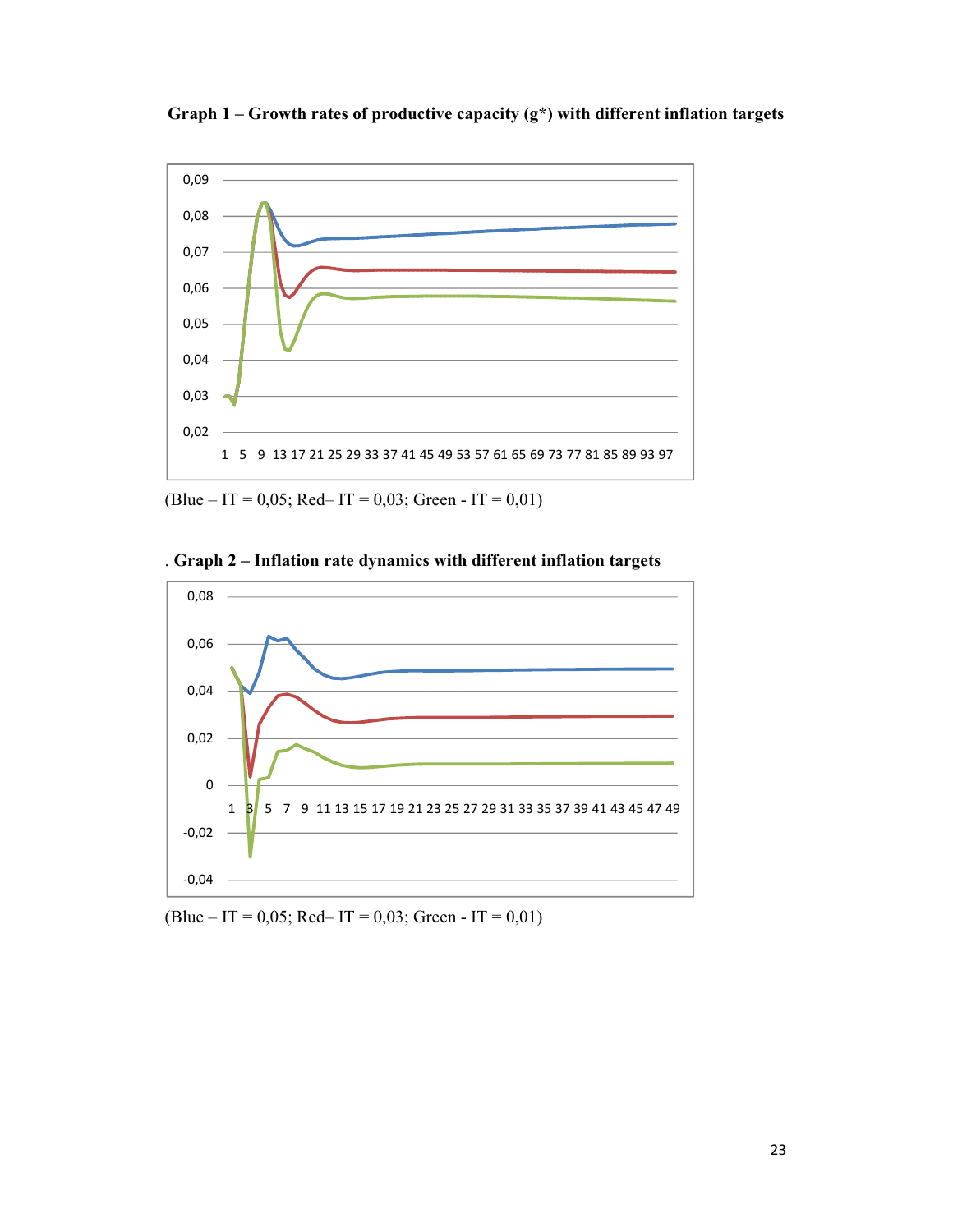

**Graph 3 – Real interest rate (r) with different inflation targets**

(Blue– IT = 0,05; Red– IT = 0,03; Green - IT = 0,01)





(Blue– IT = 0,05; Red– IT = 0,03; Green - IT = 0,01)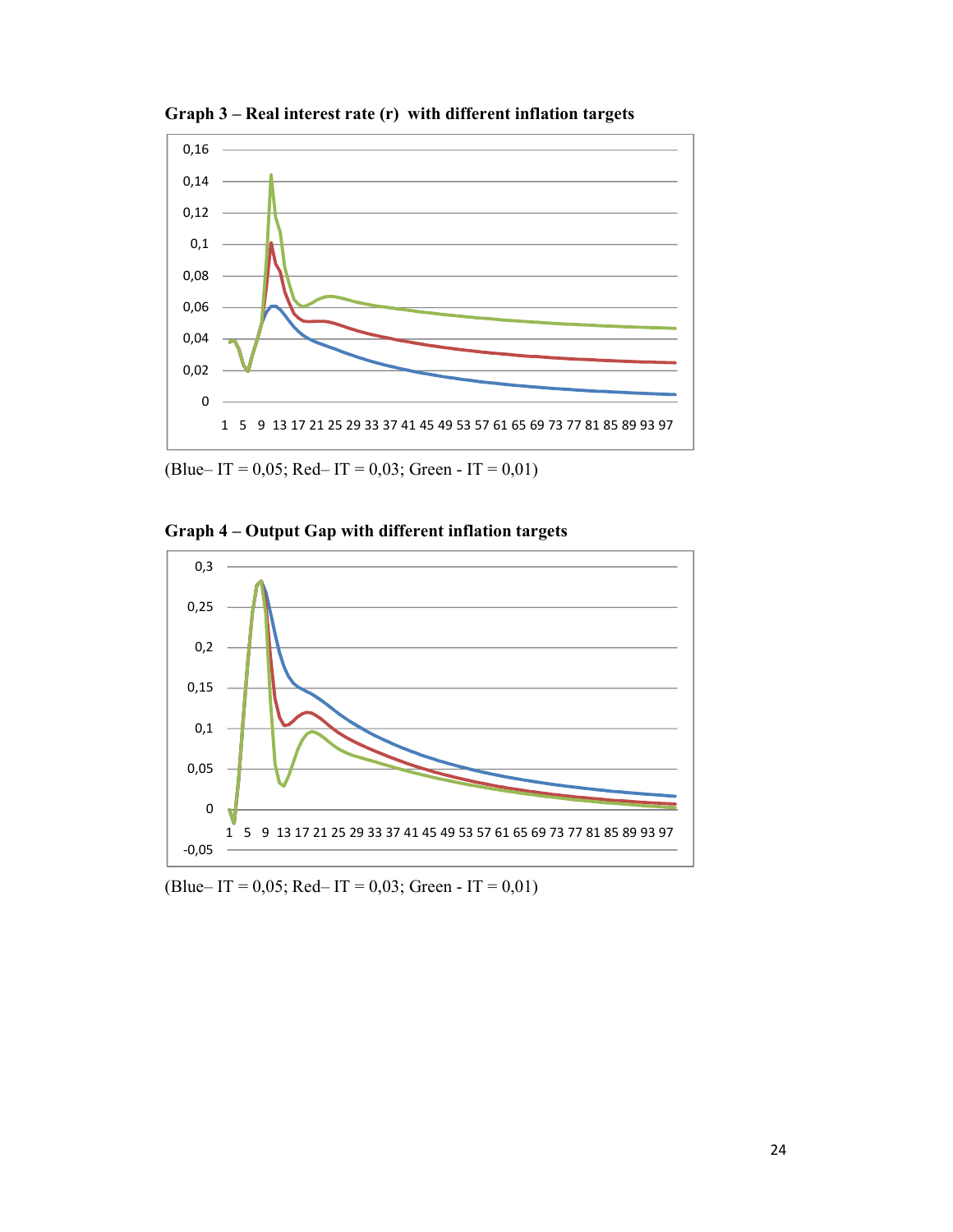**Graph 5 – Real exchange rate with different inflation targets** 



(Blue– IT = 0,05; Red– IT = 0,03; Green - IT = 0,01)





(Blue– International Inflation =  $0.01$ ; Red– II =  $0.02$ ; Green - II =  $0.03$ )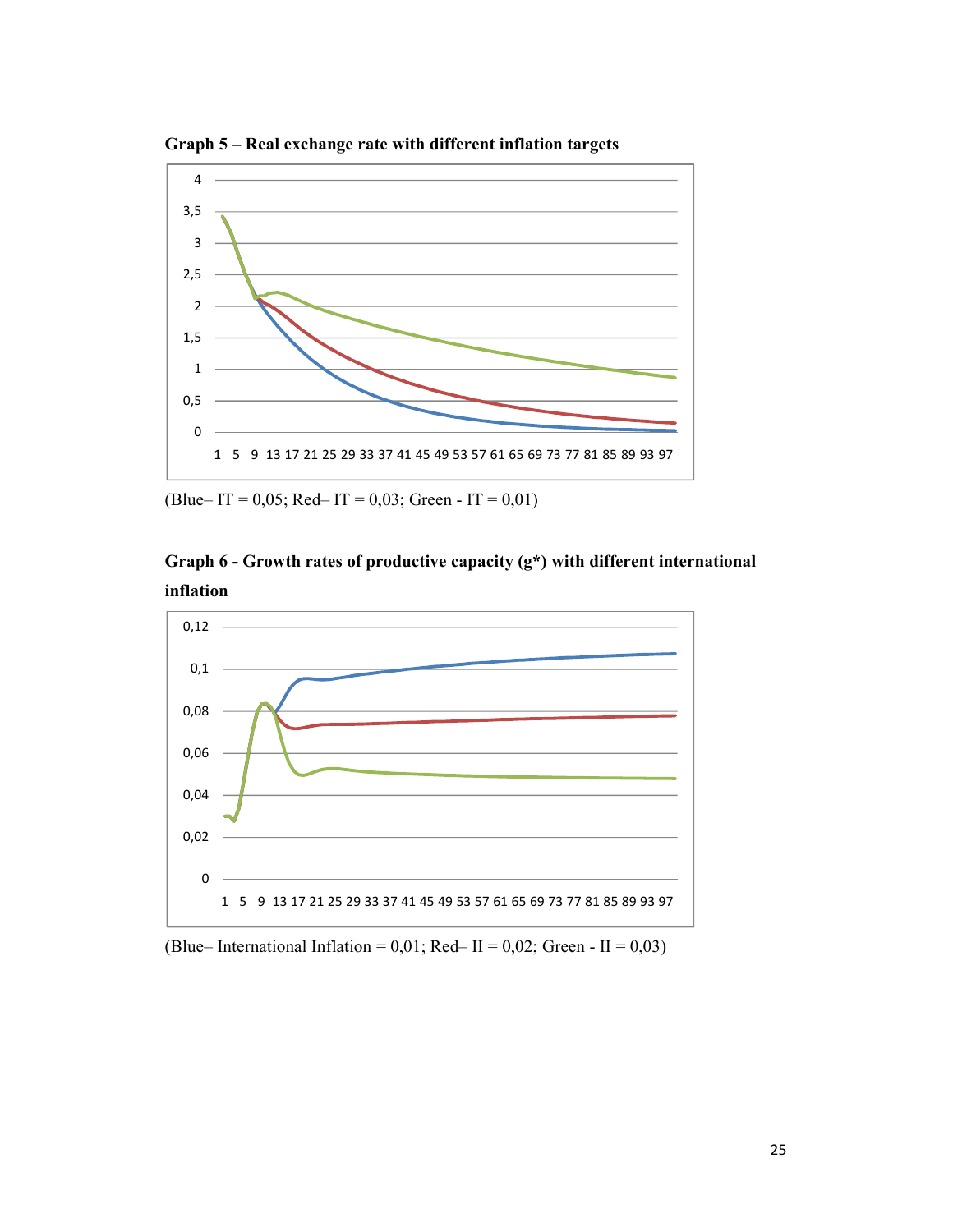**Graph 7 – Growth rates of productive capacity (g\*) with different sovereign spread** 



(Blue– spread =  $0.01$ ; Red– spread =  $0.02$ ; Green - spread =  $0.03$ )